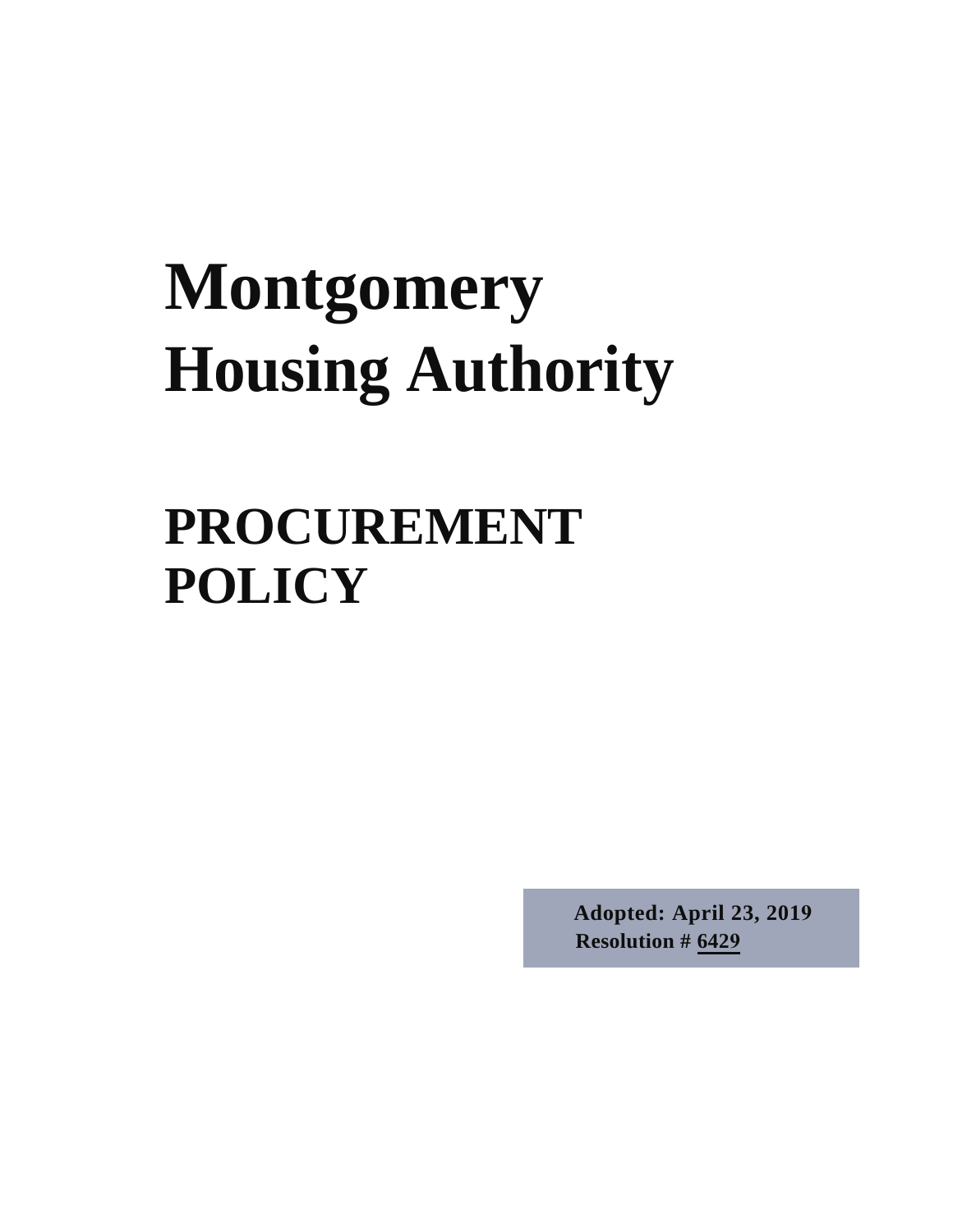### **TABLE OF CONTENTS**

| 6.0 COOPERATIVE PURCHASING/INTERGOVERNMENTAL AGREEMENTS 9 |  |
|-----------------------------------------------------------|--|
|                                                           |  |
|                                                           |  |
|                                                           |  |
|                                                           |  |
|                                                           |  |
|                                                           |  |
|                                                           |  |
|                                                           |  |
|                                                           |  |
|                                                           |  |
|                                                           |  |
|                                                           |  |
|                                                           |  |
|                                                           |  |
|                                                           |  |
|                                                           |  |
|                                                           |  |
|                                                           |  |
|                                                           |  |
|                                                           |  |
|                                                           |  |
|                                                           |  |
|                                                           |  |
|                                                           |  |
|                                                           |  |
|                                                           |  |

MHA's Procurement Policy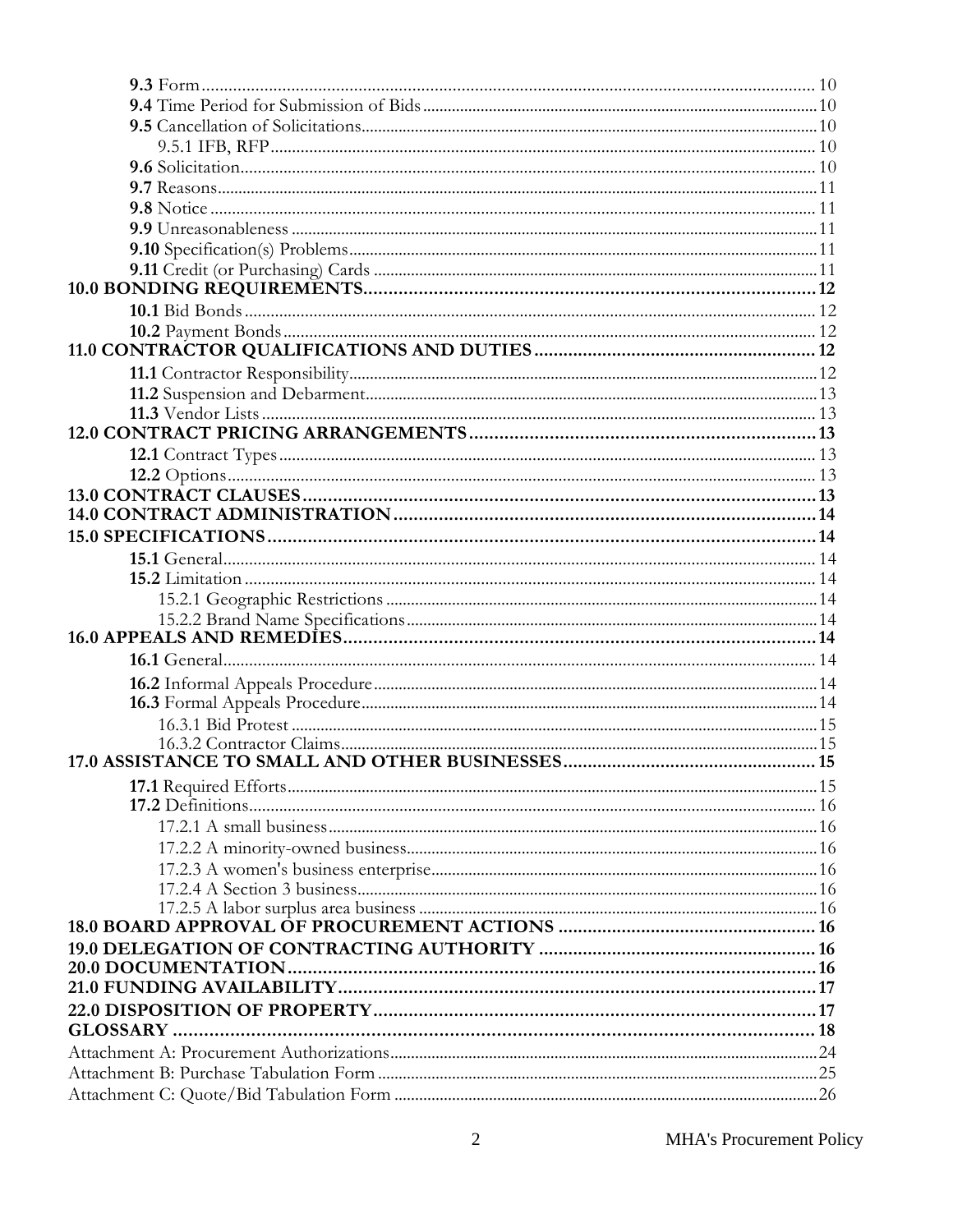# **PROCUREMENT POLICY MONTGOMERY HOUSING AUTHORITY**

This Procurement Policy complies with the Annual Contributions Contract (ACC) between this Montgomery Housing Authority (MHA) and the HUD, Federal Regulations at **2 CFR Part 200.317 through 200.326**, the procurement standards of the Procurement Handbook for HA's, HUD Handbook 7460.8, Rev 2, and applicable State and Local laws.

#### **1.0 GENERAL PROVISIONS**

#### **1.1 General**

**The** MHA shall:

- 1.1.1 Provide for a procurement system of quality and integrity;
- 1.1.2 Provide for the fair and equitable treatment of all persons or firms involved in purchasing by the MHA;
- 1.1.3 Ensure that supplies and services (including construction) are procured efficiently, effectively, and at the most favorable prices available to the MHA;
- 1.1.4 Promote competition in contracting; and
- 1.1.5 Assure that MHA purchasing actions are in full compliance with applicable Federal standards, HUD regulations, State, and local laws.

#### **1.2 Application**

This Procurement Policy applies to all procurement actions of the Montgomery Housing Authority, regardless of the source of funds, except as noted under exclusions, below. However, nothing in this Policy shall prevent the MHA from complying with the terms and conditions of any grant contract, gift or bequest that is otherwise consistent with the law. When both HUD and non-Federal grant funds are used for a project, the work to be accomplished with the funds should be separately identified prior to procurement so that appropriate requirements can be applied, if necessary. If it is not possible to separate the funds, HUD procurement regulations shall be applied to the total project. If funds and work can be separated and work can be completed by a new contract, then regulations applicable to the source of funding may be followed.

#### **1.3 Definition**

The term procurement, as used in this Policy, includes the procuring, purchasing, leasing, or renting of:

- 1.3.1 Goods, supplies, equipment, and materials,
- 1.3.2 Construction and maintenance; consultant services,
- 1.3.3 Architectural and Engineering (A/E) services,
- 1.3.4 Social Services, and
- 1.3.5 Other services.

#### **1.4 Exclusions**

This policy does not govern administrative fees earned under the Section 8 voucher program, the award of vouchers under the Section 8 program, the execution of landlord Housing Assistance Payments contracts under that program, or non-program income, e.g., fee-for-service revenue under 24 CFR Part 990. These excluded areas are subject to applicable State and local requirements.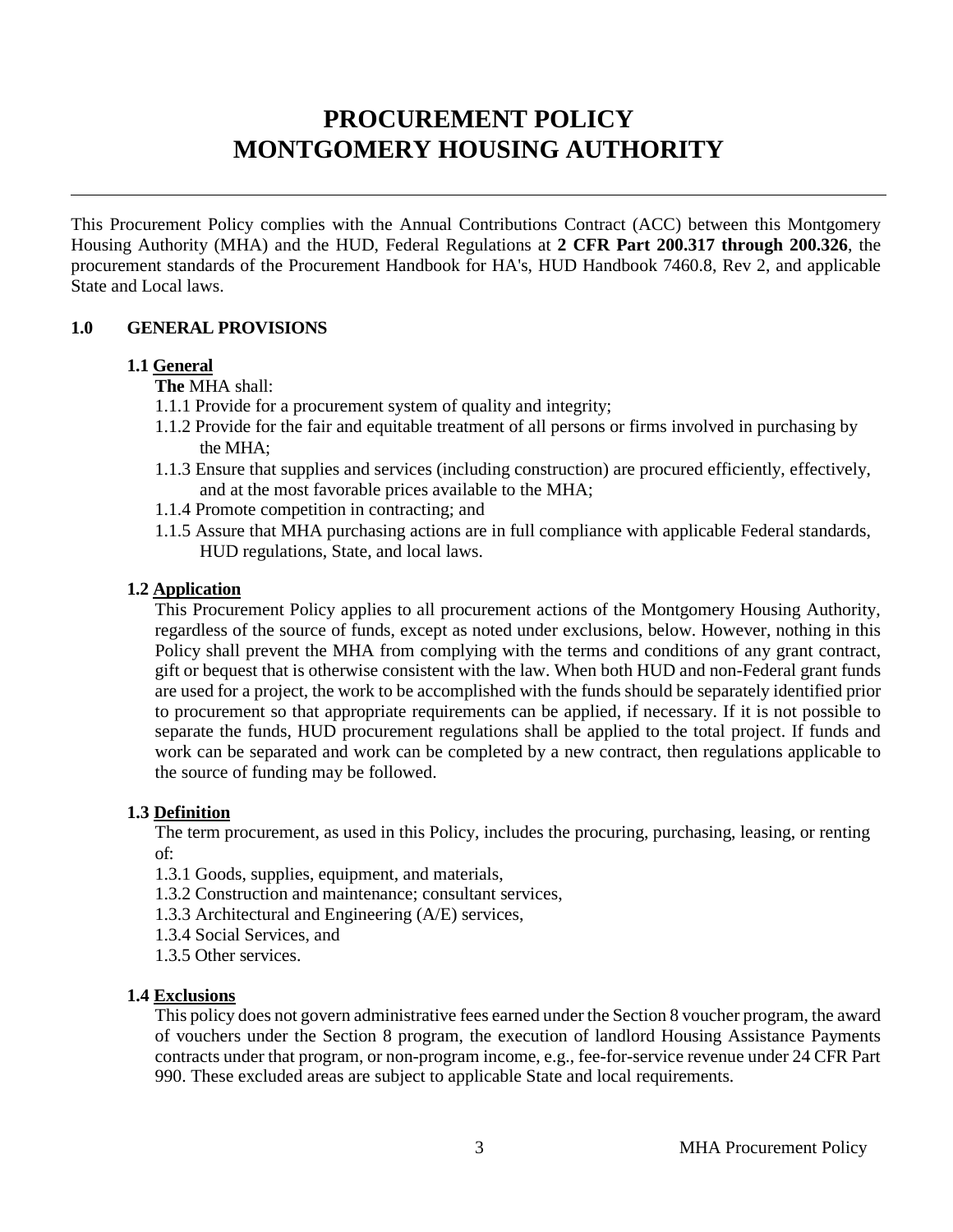#### **1.5 Changes in Laws and Regulations**

In the event an applicable law or regulation is modified or eliminated, or a new law or regulation is adopted, the revised law or regulation shall, to the extent inconsistent with these Policies, automatically supersede these policies.

#### **1.6 Public Access to Procurement Information**

Most procurement information that is not proprietary is a matter of public record and shall be available to the public to the extent provided by Alabama Law (Not applicable at this time).

#### **2.0 ETHICS IN PUBLIC CONTRACTING**

#### **2.1 General**

The MHA hereby establishes this code of conduct regarding procurement issues and actions and shall implement a system of sanctions for violations.

#### **2.2 Conflicts of Interest**

No employee, officer. Board member, or agent of the MHA shall participate directly or indirectly in the selection, award, or administration of any contract if a conflict of interest, either real or apparent, would be involved. This type of conflict would be when one of the persons listed below has a financial or any other type of interest in a firm competing for the award:

2.2.1 An employee, officer. Board member, or agent involved in making the award;

- 2.2.2 His/her relative (including father, mother, son, daughter, brother, sister, uncle, aunt, first cousin, nephew, niece, husband, wife, father-in-law, mother-in-law, son-in-law, daughter-in-law, brother-in-law, sister-in-law, stepfather, stepmother, stepson, stepdaughter, stepbrother, stepsister, half-brother, or half-sister);
- 2.2.3 His/her partner; or an organization which employs or is negotiating to employ, or has an arrangement concerning prospective employment of any of the above.

#### **2.3 Gratuities, Kickbacks, and Use of Confidential Information**

No officer, employee. Board member, or agent shall ask for or accept gratuities, favors, or items of any value from any contractor, potential contractor, or party to any subcontract, and shall not knowingly use confidential information for actual or anticipated personal gain.

#### **2.4 Prohibition Against Contingent Fees**

Contractors wanting to do business with the MHA must not hire a person to solicit or secure a contract for a commission, percentage, brokerage, or contingent fee, except for bona fide established commercial selling agencies.

#### **3.0 PROCUREMENT PLANNING**

Planning is essential to managing the procurement function properly. Hence, the MHA will periodically review its record of prior purchases, as well as future needs, to: find patterns of procurement actions that could be performed more efficiently or economically; maximize competition and competitive pricing among contracts and decrease the MHA's procurement costs; reduce MHA administrative costs; ensure that supplies and services are obtained without any need for re-procurement, e.g., resolving bid protests; and minimize errors that occur when there is inadequate lead time. Consideration should be given to storage, security, and handling requirements when planning the most appropriate purchasing actions.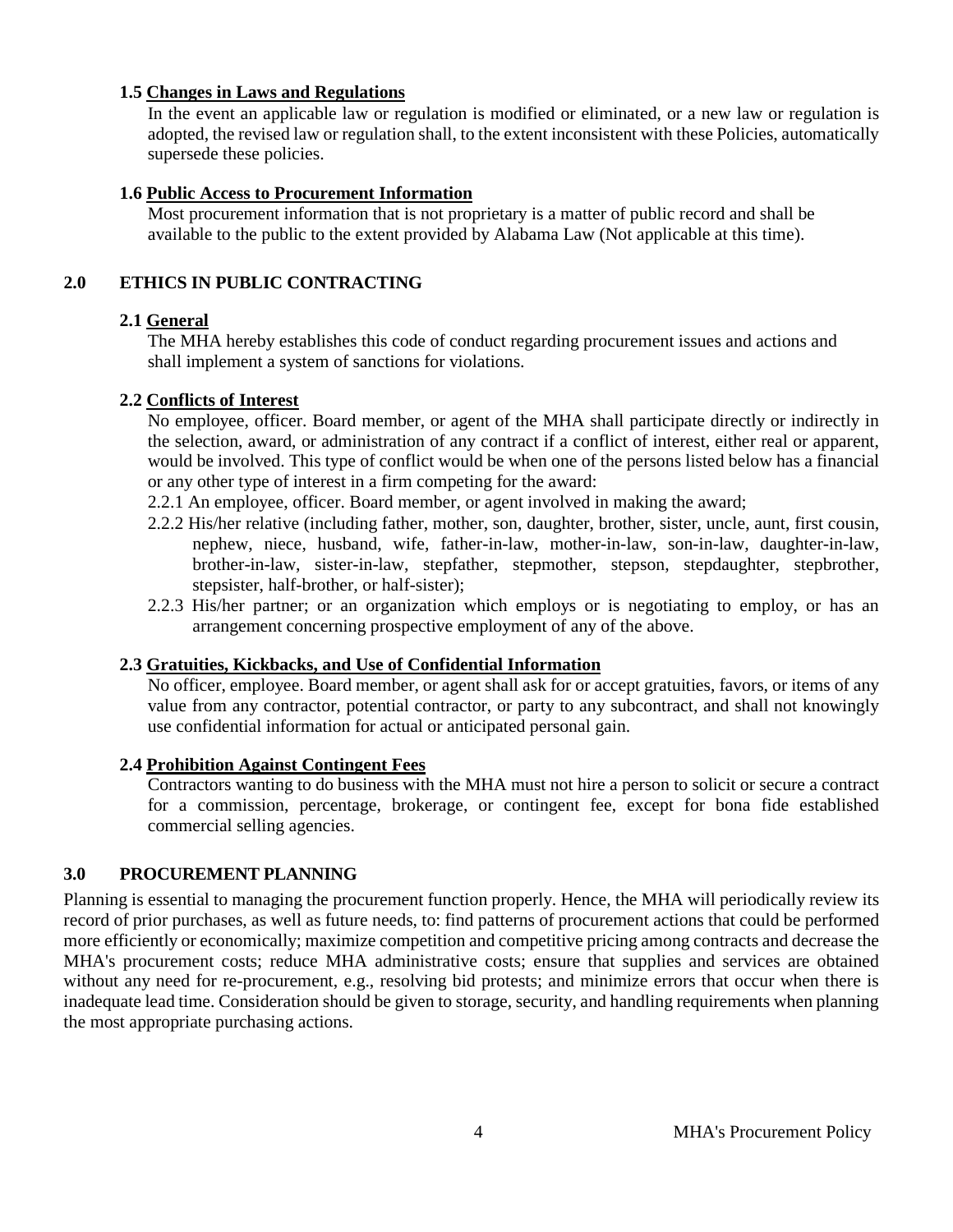#### **4.0 PURCHASING METHODS**

#### **4.1 Petty Cash Purchases**

Purchases under \$100 may be handled through the use of a petty cash account. A Petty Cash Account, in the amount of \$300, will be established cover small purchases made during a reasonable period, e.g., one month. The Petty Cash Account will be maintained in the MHA Accounting Department, where security is maintained and only authorized individuals have access to the account. These accounts should be reconciled and replenished periodically. Receipts are required for all purchases or expenditures from this fund. Any authorized person seeking to use Petty Cash must have pre approval. Petty Cash purchases are single purchase only.

#### **4.2 Micro Purchases**

Micro purchases are purchases under \$10,000.00. Micro Purchases requires only one quote provided the quote is considered reasonable. To the greatest extent feasible, and to promote competition, small purchases should be distributed among qualified sources. Quotes may be obtained by fax, in writing, email, or through e-procurement. Award shall be made to the qualified vendor that provides the best value to the MHA. If award is to be made for reasons other than lowest price, documentation shall be provided in the contract file. The MHA shall not break down requirements aggregating more than the micro purchase threshold into several purchases that are less than the applicable threshold merely to: (1) permit use of the micro purchase procedures or (2) avoid any requirements that apply to purchases that exceed the Micro Purchase threshold.

#### **4.3 Small Purchase Procedures**

For any amounts above the Micro Purchase threshold \$10,000.00, but not exceeding \$50,000.00, the MHA may use small purchase procedures. Under small purchase procedures, the MHA shall obtain a reasonable number of quotes (preferably three quotes may be obtained by fax, in writing, email, or through e-procurement. Award shall be made to the qualified vendor that provides the best value to the MHA. If award is to be made for reasons other than lowest price, documentation shall be provided in the contract file. The MHA shall not break down requirements aggregating more than the small purchase threshold into several purchases that are less than the applicable threshold merely to: (1) permit use of the small purchase procedures or (2) avoid any requirements that apply to purchases that exceed the Small Purchase threshold.

#### **4.4 Sealed Bids**

Sealed bidding shall be used for all contracts that exceed the small purchase threshold and that are not competitive proposals or non-competitive proposals, as these terms are defined in this document. Under sealed bids, the MHA publicly solicits bids and awards a firm fixed-price contract (lump sum or unit price) to the responsible bidder whose bid, conforming with all the material terms and conditions of the IFB, is the lowest in price. Sealed bidding is the preferred method for procuring construction, supply, and non-complex service contracts that are expected to exceed \$50,000.00.

#### **4.4.1 Conditions for Using Sealed Bids**

MHA shall use the sealed bid method if the following conditions are present:

- 4.4.1.1 A complete, adequate, and realistic statement of work, specification, or purchase description is available;
- 4.4.1.2 Two or more responsible bidders are willing and able to compete effectively for the work;
- 4.4.1.3 The contract can be awarded based on a firm fixed price, and;
- 4.4.1.4 The selection of the successful bidder can be made principally on the lowest price.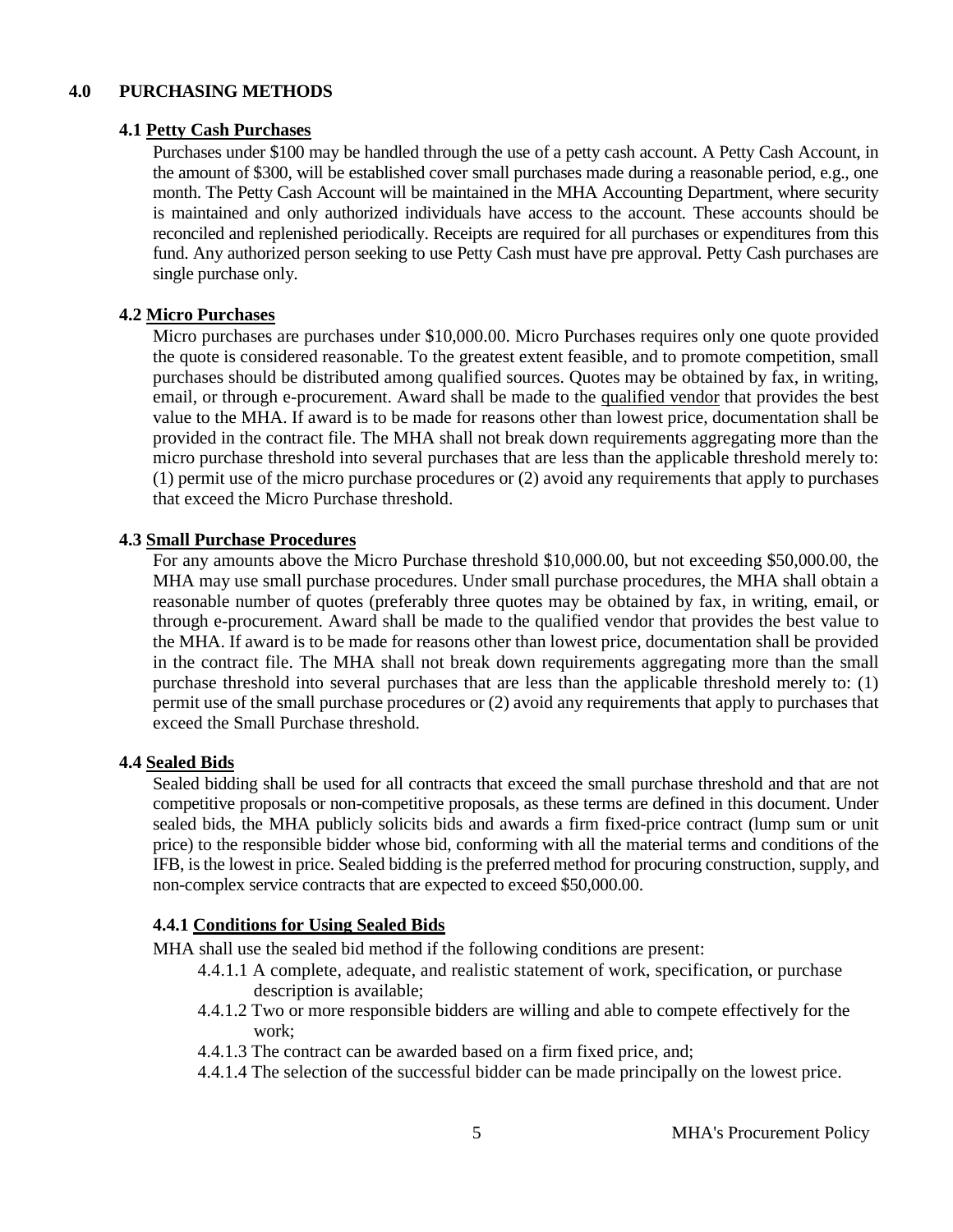#### **4.4.2 Solicitation and Receipt of Bids**

An IFB is issued which includes the specifications and all contractual terms and conditions applicable to the procurement, and a statement that award will be made to the lowest responsible and responsive bidder whose bid meets the requirements of the solicitation. The IFB must state the time and place for both receiving the bids and the public bid opening. All bids received will be date and time-stamped and stored unopened in a secure place until the public bid opening. A bidder may withdraw the bid at any time prior to the bid opening.

#### **4.4.3 Bid Opening and Award**

Bids shall be opened publicly. All bids received shall be recorded on an abstract (tabulation) of bids, and then made available for public inspection. If equal low bids are received from responsible bidders, selection shall be made by lottery or other similar random method. The method for doing this shall be stated in the IFB. If only one responsive bid is received from a responsible bidder, award shall not be made unless the price can be determined to be reasonable, based on a cost or price analysis.

#### **4.4.4 Mistakes in Bids**

Correction or withdrawal of bids may be permitted, where appropriate, before bid opening by written notice received in the office designated in the IFB prior to the time set for bid opening. After bid opening, corrections in bids may be permitted only if the bidder can show by clear and convincing evidence that a mistake of a nonjudgmental character was made, the nature of the mistake, and the bid price actually intended. A low bidder alleging a nonjudgmental mistake may be permitted to withdraw its bid if the mistake is clearly evident on the face of the bid document but the intended bid is unclear or the bidder submits convincing evidence that a mistake was made. All decisions to allow correction or withdrawal of a bid shall be supported by a written determination signed by the Contracting Officer or his/her appointed designee. After bid opening, changes in bid prices, or other provisions of bids prejudicial to the interest of the MHA or fair competition shall not be permitted.

#### **4.5 Competitive Proposals**

Unlike sealed bidding, the competitive proposal method permits: consideration of technical factors other than price; discussion with offerors concerning offers submitted; negotiation of contract price or estimated cost and other contract terms and conditions; revision of proposals before the final contractor selection; and the withdrawal of an offer at any time up until the point of award. Award is normally made on the basis of the proposal that represents the best overall value to the MHA, considering price and other factors, e.g., technical expertise, past experience, quality of proposed staffing, etc., set forth in the solicitation and not solely the lowest price.

#### **4.5.1 Conditions for Use**

Where conditions are not appropriate for the use of sealed bidding, competitive proposals may be used. Competitive proposals are the preferred method for procuring professional services that will exceed the small purchase threshold.

#### **4.5.2 Form of Solicitation**

Other than A/E services, competitive proposals shall be solicited through the issuance of a RFP. The RFP shall clearly identify the importance and relative value of each of the evaluation factors as well as any sub factors and price. A mechanism for fairly and thoroughly evaluating the technical and price proposals shall be established before the solicitation is issued. Proposals shall be handled so as to prevent disclosure of the number of offerors, identity of the offerors,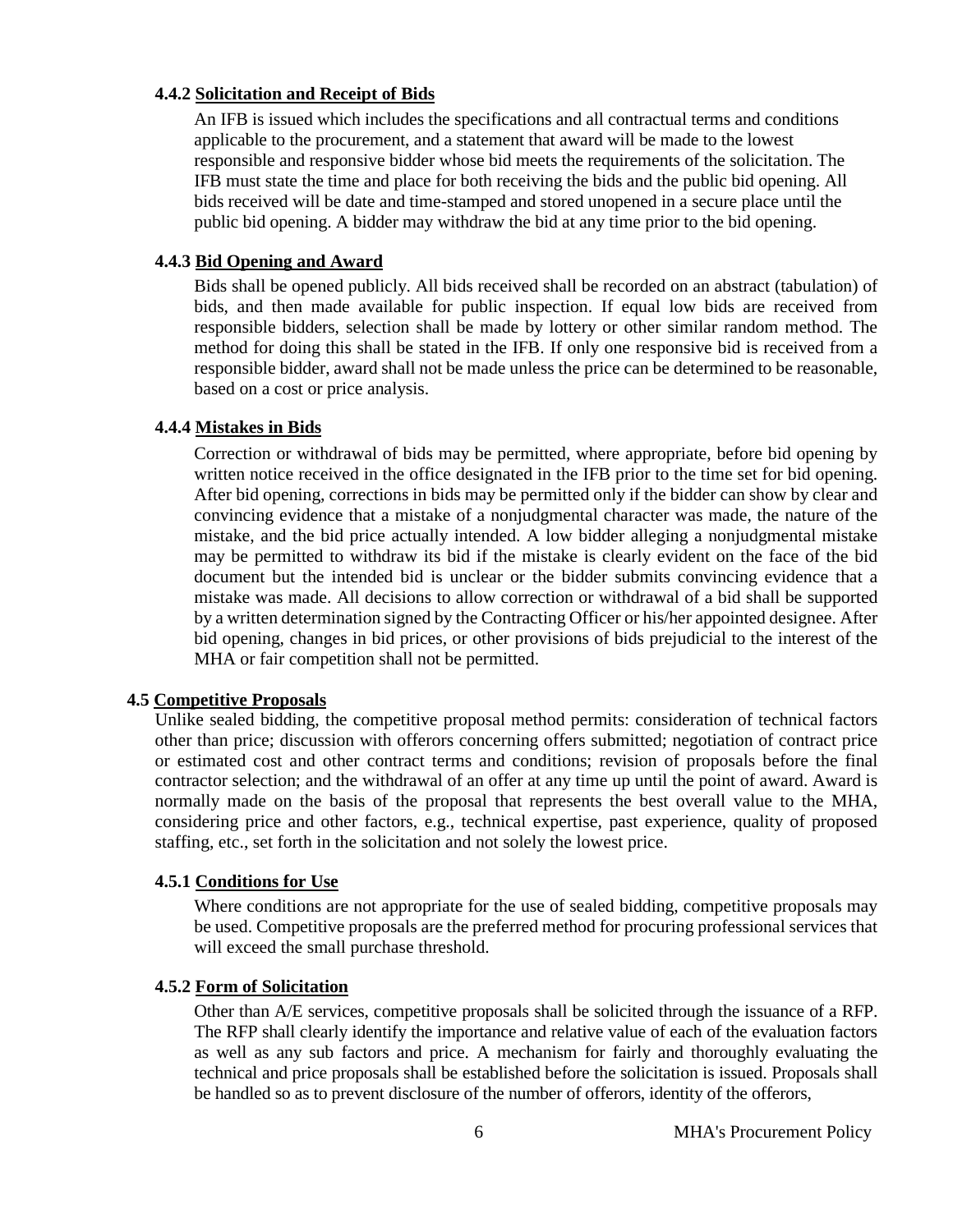and the contents of their proposals until after award. The MHA may assign specific scoring as a method of weight in the evaluation criteria or the MHA may consider price in conjunction with technical factors; in either case, the method for evaluating price shall be est ablished in the RFP.

#### **4.5.3 Evaluation**

The proposals shall be evaluated only on the criteria stated in the RFP. Where not apparent from the evaluation criteria, the MHA shall establish an Evaluation Plan for each RFP. Generally, all RFP's shall be evaluated by an appropriately appointed Evaluation Committee. The Evaluation Committee shall be required to disclose any potential conflicts of interest and to sign a Non-Disclosure statement. An Evaluation Report, summarizing the results of the evaluation, shall be prepared prior to award of a contract.

#### **4.5.4 Negotiations**

Negotiations shall be conducted with all offerors who submit a proposal determined to have a reasonable chance of being selected for award, unless it is determined that negotiations are not needed with any of the offerors. This determination is based on the relative score of the proposals as they are evaluated and rated in accordance with the technical and price factors specified in the RFP. These offerors shall be treated fairly and equally with respect to any opportunity for negotiation and revision of their proposals. No offeror shall be given any information about any other offerors proposal, and no offeror shall be assisted in bringing its proposal up to the level of any other proposal. A common deadline shall be established for receipt of proposal revisions based on negotiations. Negotiations are exchanges (in either competitive or sole source environment) between the MHA and offerors that are undertaken with the intent of allowing the offeror to revise its proposal. These negotiations may include bargaining. Bargaining includes persuasion, alteration of assumptions and positions, give-and-take, and may apply to price, schedule, technical requirements, type of contract, or other terms of a proposed contract.

When negotiations are conducted in a competitive acquisition, they take place after establishment of the competitive range and are called discussions. Discussions are tailored to each offerors proposal, and shall be conducted by the Contracting Officer or his/her appointed designee with each offeror within the competitive range. The primary object of discussions is to maximize the MHAs ability to obtain best value, based on the requirements and the evaluation factors set forth in the solicitation. The Contracting Officer or his/her appointed designee shall indicate to, or discuss with, each offeror still being considered for award, significant weaknesses, deficiencies, and other aspects of its proposal (such as cost, price, technical approach, past performance, and terms and conditions) that could, in the opinion of the Contracting Officer or his/her appointed designee, be altered or explained to enhance materially the proposers potential for award. The scope and extent of discussions are a matter of the Contracting Officer or his/her appointed designee's judgment. The Contracting Officer or his/her appointed designee may inform an offeror that its price is considered by the HA to be too high, or too low, and reveal the results of the analysis supporting that conclusion. It is also permissible to indicate to all offerors the cost or price that the governments price analysis, market research, and other reviews have identified as reasonable. Auctioning (revealing one offerors price in an attempt to get another offeror to lower their price) is prohibited.

#### **4.5.5 Award**

After evaluation of the revised proposals. if any, the contract shall be awarded to the responsible firm whose technical approach to the project, qualifications, price and/or any other

7 MHA's Procurement Policy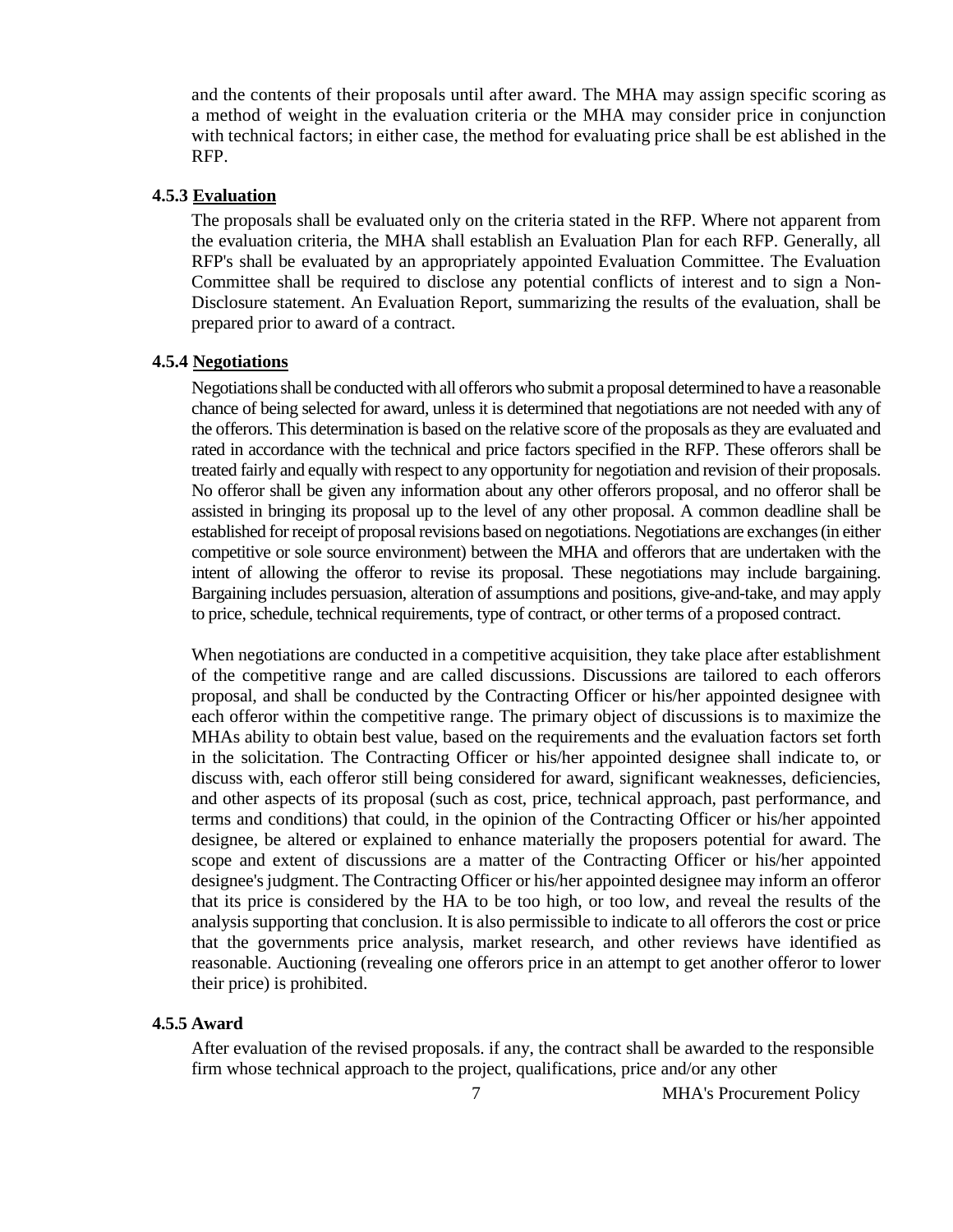factors considered, are most advantageous to the MHA provided that the price is within the maximum total project budgeted amount established for the specific property or activity.

#### **4.5.6 A/E Services**

The MHA must contract for A/E services using Qualifications — Based Selection (QBS) procedures, utilizing a RFQ. Sealed bidding shall not be used for A/E solicitations. Under QBS procedures, competitors' qualifications are evaluated and the most qualified competitor is selected, subject to negotiation of fair and reasonable compensation. Price is not used as a selection factor under this method. QBS procedures shall not be used to purchase other types of services, though architectural/engineering firms are potential sources.

#### **5.0 NONCOMPETITIVE PROPOSALS**

#### **5.1 Conditions for Use**

Procurement by noncompetitive proposals (sole-source) may be used only when the award of a contract is not feasible using small purchase procedures, sealed bids, cooperative purchasing, or competitive proposals, and if one of the following applies:

- 5.1.1 The item is available only from a single source, based on a good faith review of available sources;
- 5.1.2 An emergency exists that seriously threatens the public health, welfare, or safety, or endangers property, or would otherwise cause serious injury to the MHA, as may arise by reason of a flood, earthquake. epidemic, riot, equipment failure, or similar event. In such cases, there must be an immediate and serious need for supplies, services, or construction such that the need cannot be met through any of the other procurement methods, and the emergency procurement shall be limited to those supplies, services, or construction necessary simply to meet the emergency;
- 5.1.3 HUD authorizes the use of noncompetitive proposals; or
- 5.1.4 After solicitation of a number of sources, competition is determined inadequate. All noncompetitive awards must be pre-approved for award by the Contracting Officer or his/her appointed designee.

#### **5.2 Justification**

Each procurement based on noncompetitive proposals shall be supported by a written justification for the selection of this method. The justification shall be approved in writing by the responsible Contracting Officer or his/her appointed designee. Poor planning or lack of planning is not justification for emergency or sole-source procurements. The justification, to be included in the procurement file, should include the following information:

- 5.2.1 Description of the requirement;
- 5.2.2 History of prior purchases and their nature (competitive vs. noncompetitive);
- 5.2.3 The specific exception in **2 CFR Part 200.320(f)(1) through (4)** which applies;
- 5.2.4 Statement as to the unique circumstances that require award by noncompetitive proposals;
- 5.2.5 Description of the efforts made to find competitive sources (advertisement in trade journals or local publications, phone calls to local suppliers, issuance of a written solicitation, etc.);
- 5.2.6 Statement as to efforts that will be taken in the future to promote competition for the requirement:
- 5.2.7 Signature by the Contracting Officer or his/her appointed designees supervisor (or someone above the level of the Contracting Officer or his/her appointed designee); and
- 5.2.8 Price Reasonableness. The reasonableness of the price for all procurements based on noncompetitive proposals shall be determined by performing an analysis, as described in this Policy.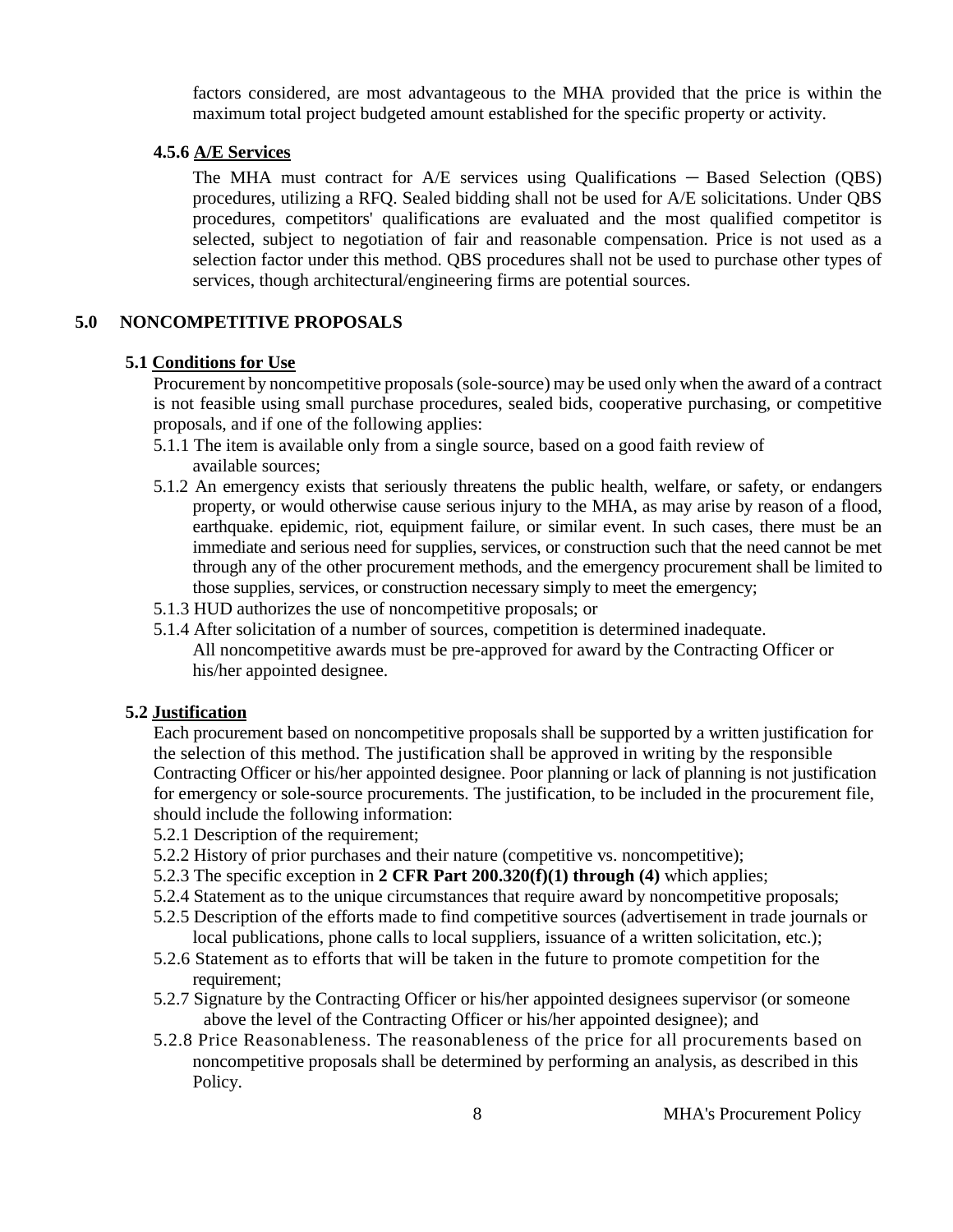#### **6.0 COOPERATIVE PURCHASING/INTERGOVERNMENTAL AGREEMENTS**

The MHA may enter into State and/or local cooperative or intergovernmental agreements to purchase or use common supplies, equipment, or services. The decision to use an interagency agreement instead of conducting a direct procurement shall be based on economy and efficiency. If used, the interagency agreement shall stipulate who is authorized to purchase on behalf of the participating parties and shall specify inspection, acceptance, termination, payment, and other relevant terms and conditions. The MHA may use Federal or State excess and surplus property instead of purchasing new equipment and property if feasible and if it will result in a reduction of project costs. The goods and services obtained under a cooperative purchasing agreement must have been procured in accordance with **2 CFR Part 200.317 through 200.326.**

#### **7.0 INDEPENDENT COST ESTIMATE (ICE)**

For all purchases above the Micro Purchase threshold, the MHA shall prepare an ICE prior to solicitation. The level of detail shall be commensurate with the cost and complexity of the item to be purchased.

#### **8.0 COST AND PRICE ANALYSIS**

The MHA shall require assurance that, before entering into a contract, the price is reasonable, in accordance with the following instructions.

#### **8.1 Petty Cash and Micro Purchases**

No formal cost or price analysis is required. Rather, the execution of a contract by the Contracting Officer or his/her appointed designee (through a Purchase Order or other means) shall serve as the Contracting Officer or his/her appointed designees determination that the price obtained is reasonable, which may be based on the Contracting Officer or his/her appointed designees prior experience or other factors.

#### **8.2 Small Purchases**

A comparison with other offers shall generally be sufficient determination of the reasonableness of price and no further analysis is required. If a reasonable number of quotes are not obtained to establish reasonableness through price competition, the Contracting Officer or his/her appointed designee shall document price reasonableness through other means, such as prior purchases of this nature, catalog prices, the Contracting Officer or his/her appointed designees personal knowledge at the time of purchase, comparison to the ICE, or any other reasonable basis.

#### **8.3 Sealed Bids**

The presence of adequate competition should generally be sufficient to establish price reasonableness. Where sufficient bids are not received, and when the bid received is substantially more than the ICE, and where the MHA cannot reasonably determine price reasonableness, the MHA must conduct a cost analysis, consistent with federal guidelines, to ensure that the price paid is reasonable.

#### **8.4 Competitive Proposals**

The presence of adequate competition should generally be sufficient to establish price reasonableness. Where sufficient bids are not received, the MHA must compare the price with the ICE. For competitive proposals where prices cannot be easily compared among offerors, where there is not adequate competition, or where the price is substantially greater than the ICE, the MHA must conduct a cost analysis, consistent with Federal guidelines, to ensure that the price paid is reasonable.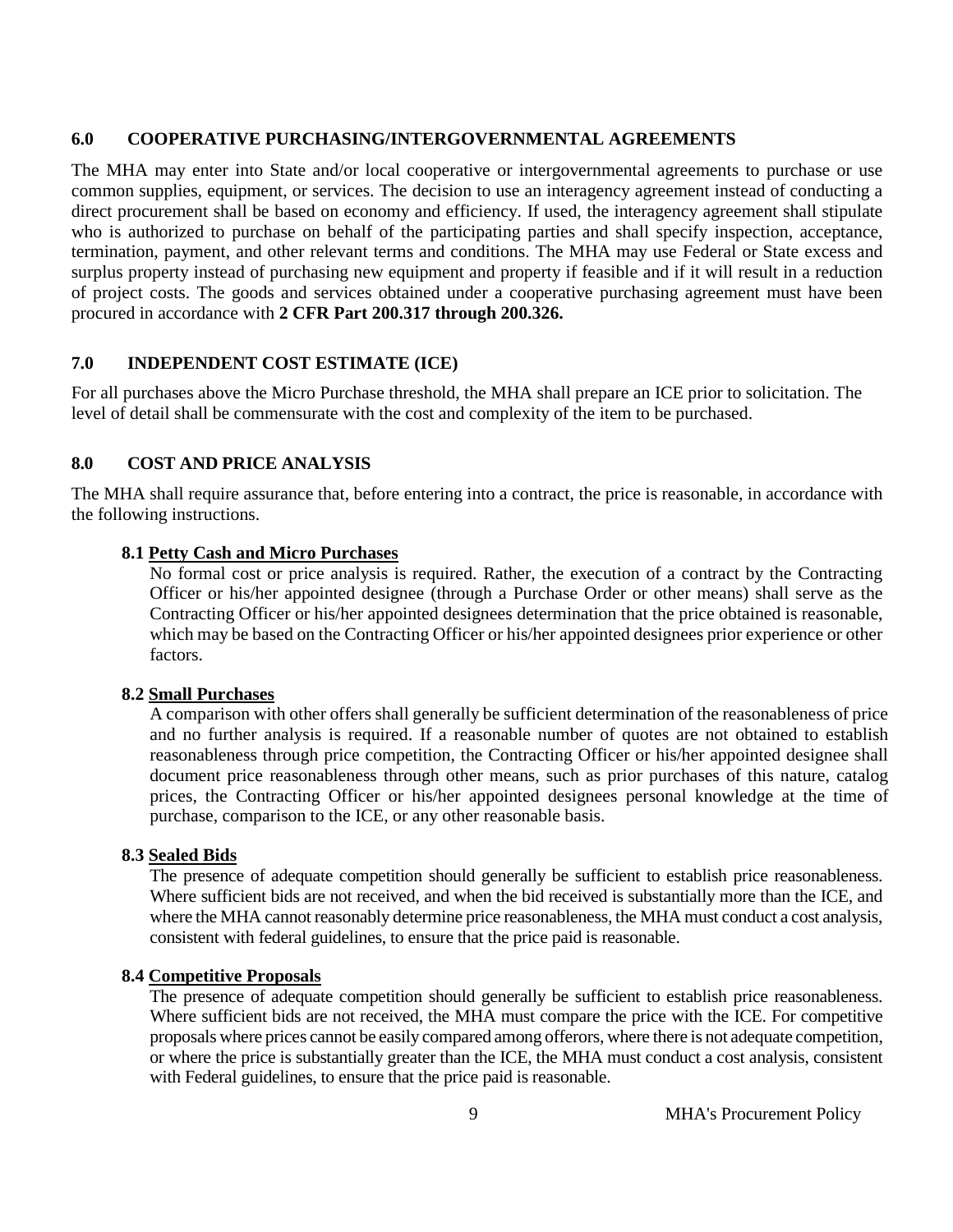#### **8.5 Contract Modifications**

A cost analysis, consistent with federal guidelines, shall be conducted for all contract modifications for projects that were procured through Sealed Bids, Competitive Proposals, or Non-Competitive Proposals, or for projects originally procured through Small Purchase procedures and the amount of the contract modification will result in a total contract price in excess of \$50,000.

#### **9.0 SOLICITATION AND ADVERTISING**

#### **9.1 Method of Solicitation**

#### **9.1.1 Petty Cash and Micro Purchases**

The MHA may contact only one source if the price is considered reasonable.

#### **9.1.2 Small Purchases**

Quotes may be solicited by fax, email or by any other reasonable written method.

#### **9.1.3 Sealed Bids and Competitive Proposals**

Solicitation must be done publicly. The MHA must use one or more of the following solicitation methods, provided that the method employed provides for meaningful competition. 9.1.3.1 Advertising in newspapers or other print mediums of local or general circulations.

- 9.1.3.2 Advertising in various trade journals or publications (for construction).
- 9.1.3.3 E-Procurement. The MHA may conduct its public procurements through the Internet using e-procurement systems. However, all e-procurements must otherwise be in compliance with 2 CFR Part 200.317 through 200.326, State and local requirements, and Authority's procurement policy.

#### **9.2 Time Frame**

For purchases of more than \$50,000, the public notice should run not less than once during the submission period designated in Bid package.

#### **9.3 Form**

Notices/advertisements should state, at a minimum, the place, date, and time that the bids or proposals are due, the solicitation number, a contact that can provide a copy of, and information about, the solicitation, and a brief description of the needed items(s).

#### **9.4 Time Period for Submission of Bids**

A minimum of 30 days shall generally be provided for preparation and submission of sealed bids and 15 days for competitive proposals. However, the Contracting Officer or his/her appointed designee may allow for a shorter period under extraordinary circumstances.

#### **9.5 Cancellation of Solicitations**

#### **9.5.1** IFB, RFP: **An IFB, RFP, or other solicitation may be cancelled before bids/offers are due if:**

- 9.5.1.1 The supplies, services or construction is no longer required;
- 9.5.1.2 The funds are no longer available;
- 9.5.1.3 Proposed amendments to the solicitation are of such magnitude that a new solicitation would be best; or
- 9.5.1.4 Other similar reasons.

#### **9.6 Solicitation**

9.6.1 Solicitation may be cancelled and all bids or proposals that have already been received may be rejected if:

9.6.1.1 The supplies or services (including construction) are no longer required; 9.6.1.2 Ambiguous or otherwise inadequate specifications were part of the solicitation; **<sup>10</sup>** MHA's Procurement Policy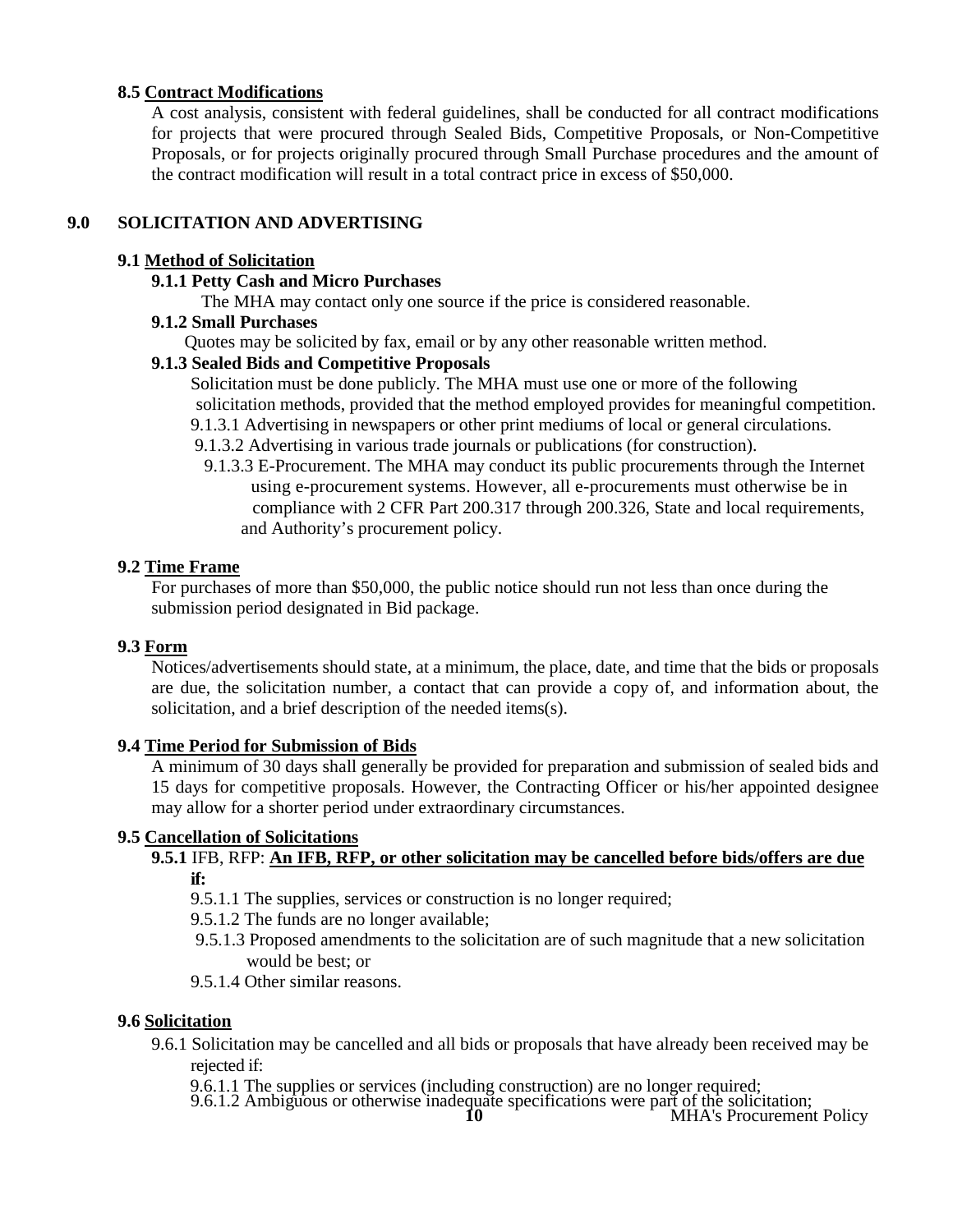- 9.6.1.3 All factors of significance to the MHA were not considered;
- 9.6.1.4 Prices exceed available funds and it would not be appropriate to adjust quantities to come within available funds;
- 9.6.1.5 There is reason to believe that bids or proposals may not have been independently determined in open competition, may have been collusive, or may have been submitted in bad faith; or 9.6.7 For good cause of a similar nature when it is in the best interest of the HA.

#### **9.7 Reasons**

The reasons for cancellation shall be documented in the procurement file and the reasons for cancellation and/or rejection shall be provided upon request.

#### **9.8 Notice**

A notice of cancellation shall be sent to all bidders/offerors solicited and, if appropriate, shall explain that they will be given an opportunity to compete on any re-solicitation or future procurement of similar items.

#### **9.9 Unreasonableness**

If all otherwise acceptable bids received in response to an IFB are at unreasonable prices an analysis should be conducted to see if there is a problem in either the specifications or the MHAs cost estimate. If both are determined adequate and if only one bid is received and the price is unreasonable, the Contracting Officer or his/her appointed designee may cancel the solicitation and either

9.9.1 Re-solicit using an RFP; or

9.9.2 Complete the procurement by using the competitive proposal method. The Contracting Officer or his/her appointed designee must determine, in writing, that such action is appropriate, must inform all bidders of the MHAs intent to negotiate, and must give each bidder a reasonable opportunity to negotiate.

#### **9.10 Specification(s) Problems**

If problems are found with the specifications. MHA should cancel the solicitation, revise the specifications and re-solicit using an IFB.

#### **9.11 Credit (or Purchasing) Cards**

Credit Card usage should follow the rules for small purchase. For example, the Contracting Officer or his/her appointed designee may use a credit card for Micro Purchase up to \$10,000.00 without obtaining additional quotes provided the price is considered reasonable. However, for amounts above the Micro Purchase level, the Contracting Officer or his/her appointed designee would generally need to have obtained a reasonable number of quotes before purchasing via a credit card *(With exception of travel, to MHA approved seminars, workshops or conventions where the Contracting Officer or his/her appointed designee will be paying for the expenses incurred as airfare, hotel, and food or .for multiple MHA staff persons).* All expenses must be in compliance with MHA Travel Policy.

When using credit cards, the Contracting Officer or his/her appointed designee shall monitor all expenditures to insure expenses are reasonable, maintain all receipts are in compliance with this policy. Original receipts must be turned in with explanation of expense along with credit card bill to allow processing. When using personal credit card for reimbursement, original receipts must be turned in with explanation of expense along with completed check request. All reimbursement must be approved by Contracting Officer or his/her appointed designee.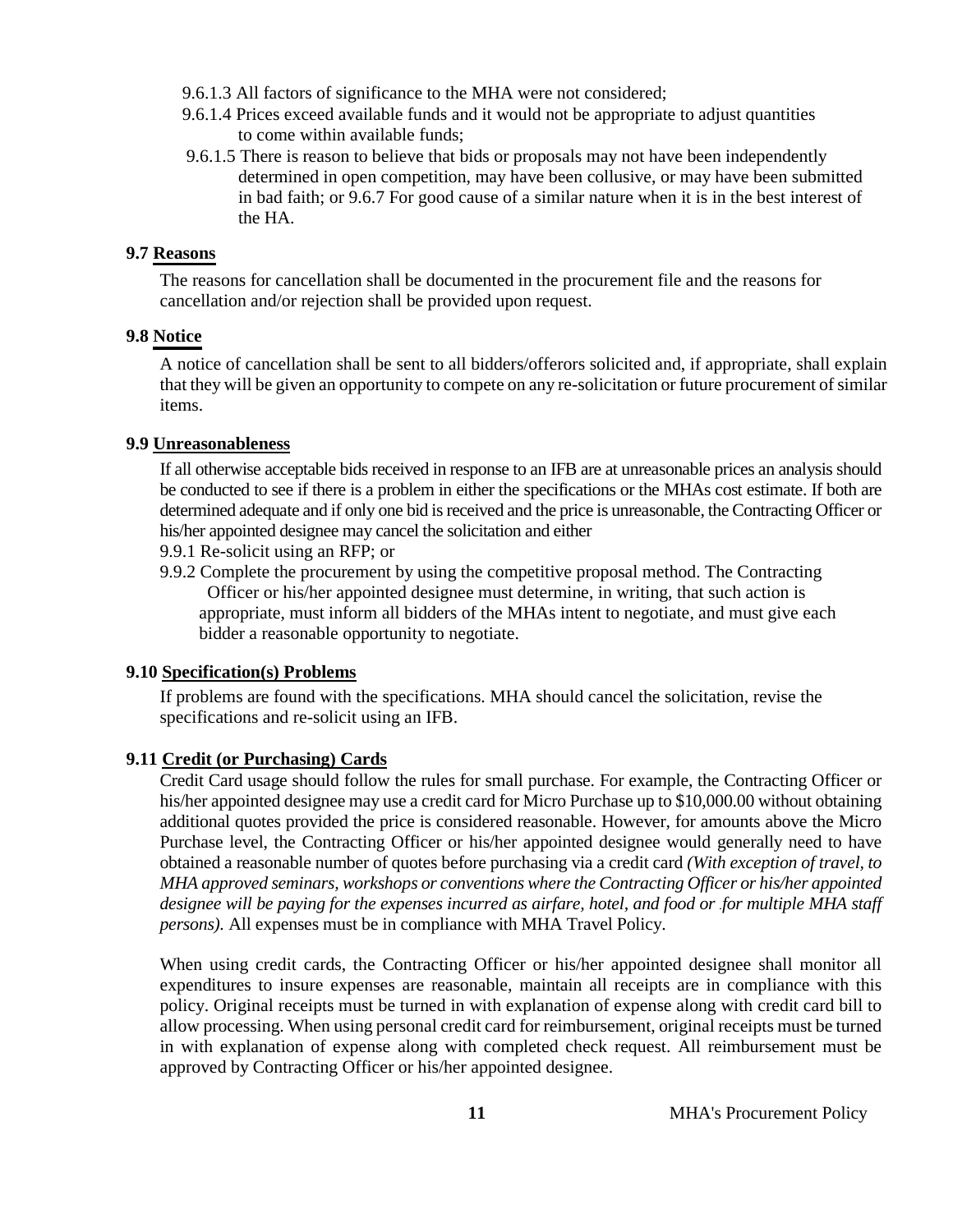The MHA's Accounting Department has established safeguards to assure credit cards are used only for the intended purposes limited to legitimate MHA Business expenses.

#### **10.0 BONDING REQUIREMENTS**

The standards under this section apply to construction contracts that exceed \$25,000. There are no bonding requirements for small purchases or for competitive proposals. The MHA may require bonds in these latter circumstances when deemed appropriate; however, non-construction contracts should generally not require bid bonds.

#### **10.1 Bid Bonds**

For construction contracts exceeding \$25,000, offerors shall be required to submit a bid guarantee from each bidder equivalent to 5% of the bid price.

#### **10.2 Payment Bonds**

For construction contracts exceeding \$25,000, the successful bidder shall furnish an assurance of completion. This assurance may be a performance and payment bond in a penal sum of 100% of the contract price

These bonds must be obtained from guarantee or surety companies acceptable to the U. S. Government and authorized to do business in the State where the work is to be performed. Individual sureties shall not be considered. U. S. Treasury Circular Number 570 lists companies approved to act as sureties on bonds securing Government contracts, the maximum underwriting limits on each contract bonded, and the States in which the company is licensed to do business. Use of companies on this circular is mandatory.

#### **11.0 CONTRACTOR QUALIFICATIONS AND DUTIES**

#### **11.1 Contractor Responsibility**

MHA's shall not award any contract until the prospective contractor, i.e., low responsive bidder, or successful offeror, has been determined to be responsible. A responsible bidder/offeror must:

- 11.1.1 Have adequate financial resources to perform the contract, or the ability to obtain them;
- 11.1.2 Be able to comply with the required or proposed delivery or performance schedule, taking into consideration all the bidders/offerors existing commercial and governmental business committee;
- 11.1.3 Have a satisfactory performance record;
- 11.1.4 Have a satisfactory record of integrity and business ethics;
- 11.1.5 Have the necessary organization, experience, accounting and operational controls, and technical skills, or the ability to obtain them;
- 11.1.6 Have the necessary production, construction, and technical equipment and facilities, or the ability to obtain them; and,
- 11.1.7 Be otherwise qualified and eligible to receive an award under applicable laws and regulations, including not be suspended, debarred or under a HUD-imposed Limited Denial of Participation (LDP).
- 11.1.8 If a prospective contractor is found to be non-responsible, a written determination of nonresponsibility shall be prepared and included in the official contract file, and the prospective contractor shall be advised of the reasons for the determination.

12 **MHA's Procurement Policy**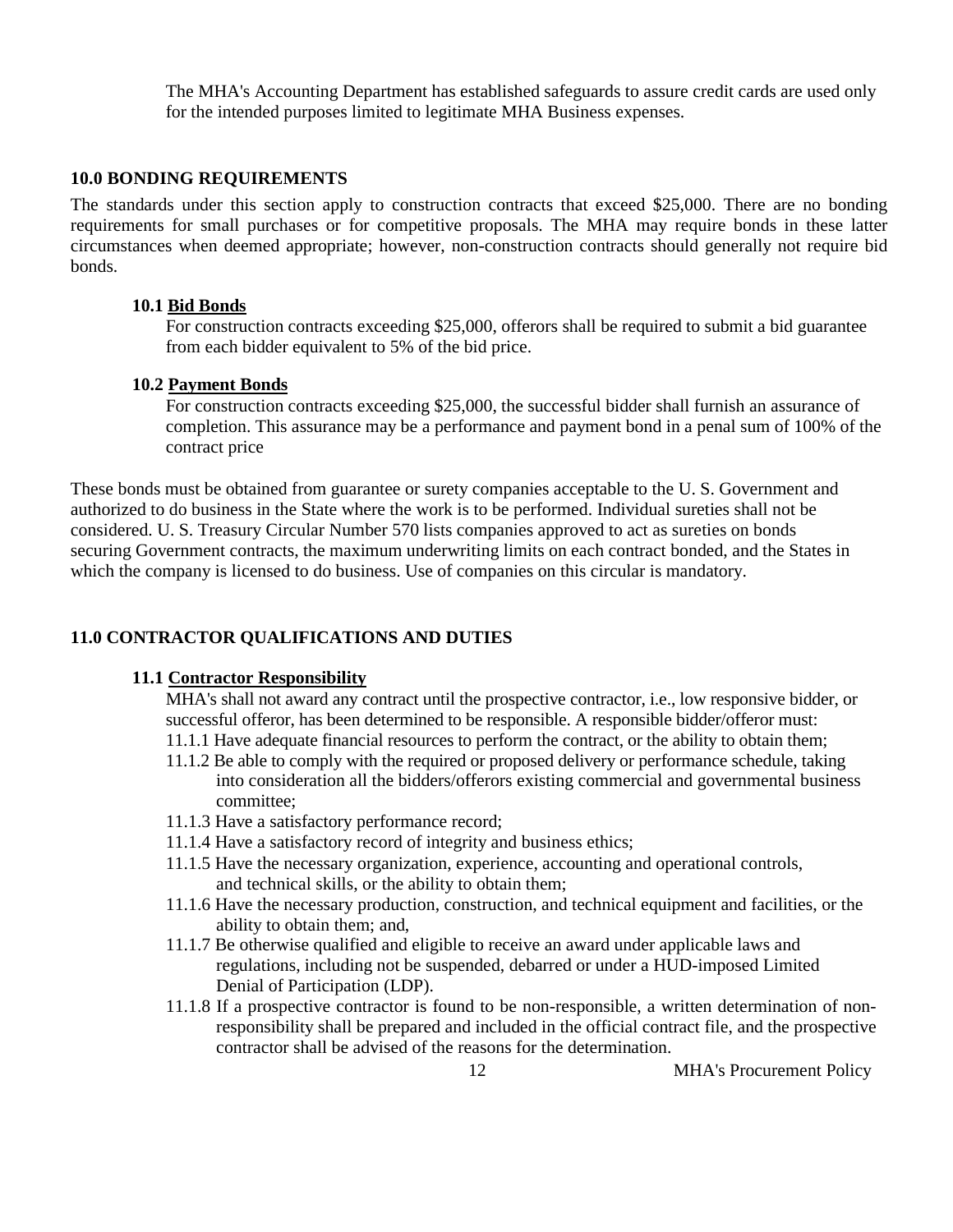#### **12.0 Suspension and Debarment**

Prior to issuance of a contract, MHA staff shall, as detailed within Section 10.2.H.1 and 10.2.H.2 of HUD Procurement Handbook 7460.8 REV 2, conduct the required searches within the HUD Limited Denial of Participation (LDP) system and the U.S. General Services Administration (GSA) Excluded Parties Listing Service system and place within the applicable contract file a printed copy of the results of each such search.

#### 11.3 **Vendor Lists**

All interested businesses shall be given the opportunity to be included on vendor mailing lists. Any lists of persons, firms, or products which are used in the purchase of supplies and services (including construction) shall be kept current and include enough sources to ensure competition.

#### **12.0 CONTRACT PRICING ARRANGEMENTS**

#### **12.1 Contract Types**

Any type of contract which is appropriate to the procurement and which will promote the best interests of the MHA may be used, provided the cost -plus-a-percentage-of-cost and percentage-ofconstruction-cost methods are not used. All solicitations and contracts shall include the clauses and provisions necessary to define the rights and responsibilities of both the contractor and MHA. For all cost reimbursement contracts, MHA must include a written determination as to why no other contract type is suitable. Further, the contract must include a ceiling price that the contractor exceeds at its own risk.

#### **12.2 Options**

Options for additional quantities or performance periods may be included in contracts, provided that:

- 12.2.1. The option is contained in the solicitation;
- 12.2.2. The option is a unilateral right of the Authority;
- 12.2.3. The contract states a limit on the additional quantities and the overall term of the contract; the options are evaluated as part of the initial competition;
- 12.2.4. The contract states the period within which the options may be exercised;
- 12.2.5. The options may be exercised only at the price specified in or reasonably determinable from the contract; and
- 12.2.6. The options may be exercised only if determined to be more advantageous to HA than conducting a new procurement.

#### **13.0 CONTRACT CLAUSES**

All contracts should identify the contract pricing arrangement as well as other pertinent terms and conditions, as determined by the MHA. Additionally, the forms HUD-5369, 5369-A, 5369-B, 5369, 5370, 5370-C, and 51915A , which contain all HUD-required clauses and certifications for contracts of more than \$100,000, as well as any forms/clauses as required by HUD for small purchases, shall be used in all corresponding solicitations and contracts issued by this Authority. The MHA shall ensure that each contract executed by the MHA contains the required contract clauses detailed within 2 CFR Part 200.326 and Appendix II.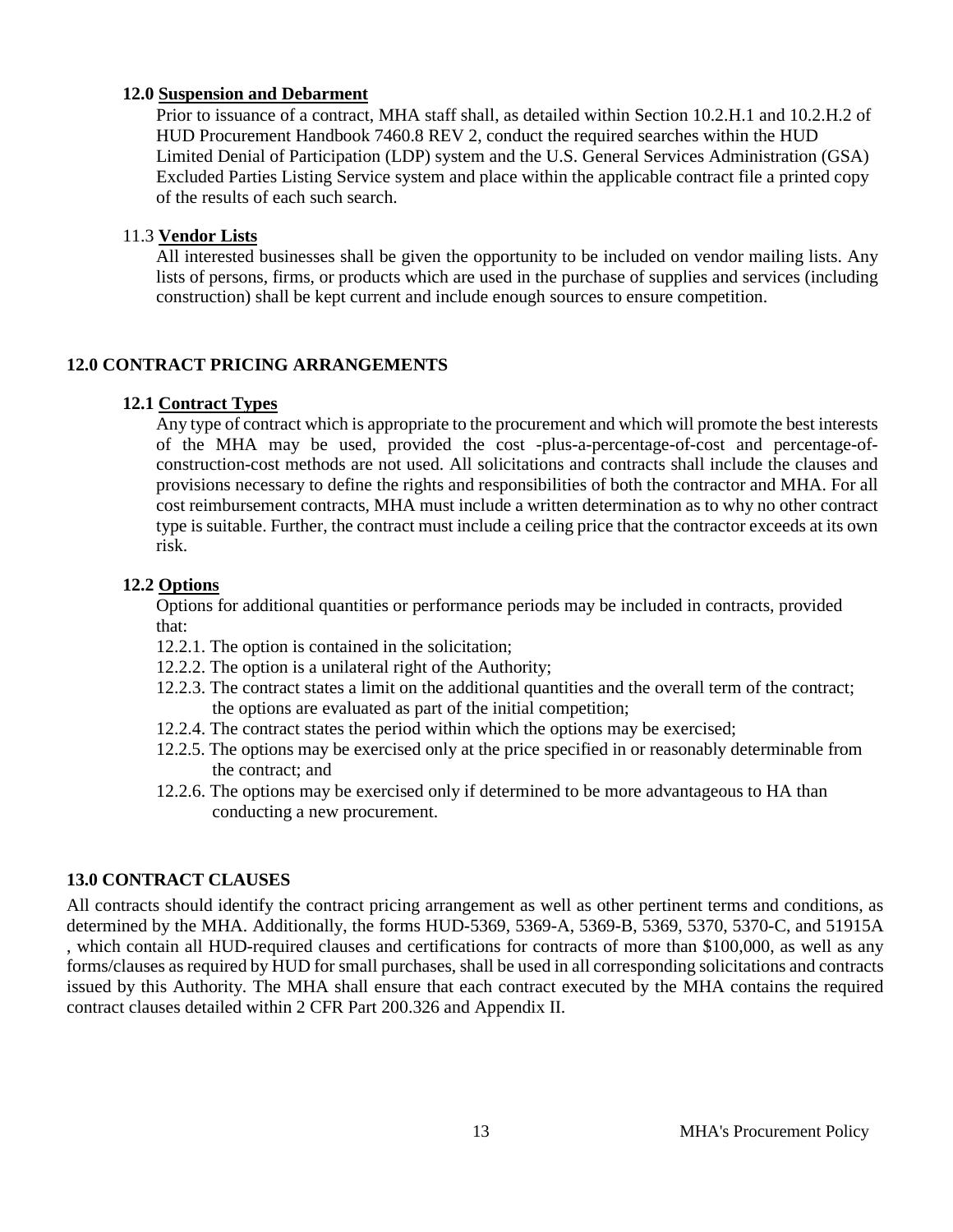#### **14.0 CONTRACT ADMINISTRATION**

The MHA shall maintain a system of contract administration designed to ensure that contractors perform in accordance with their contracts. These systems shall provide for inspection of supplies, services, or construction, as well as monitoring contractor performance, status reporting on major projects including construction contracts, and similar matters. For cost-reimbursement contracts, costs are allowable only to the extent that they are consistent with the cost principles in HUD Handbook 2210.18.

#### **15.0 SPECIFICATIONS**

#### **15.1 General**

All specifications shall be drafted so as to promote overall economy for the purpose intended and to encourage competition in satisfying MHA needs. Specifications shall be reviewed prior to issuing any solicitation to ensure that they are not unduly restrictive or represent unnecessary or duplicative items. Function or performance specifications are preferred. Detailed product specifications shall be avoided whenever possible. Consideration shall be given to consolidating or breaking out procurements to obtain a more economical purchase. For equipment purchases, a lease versus purchase analysis should be performed to determine the most economical form of procurement.

#### **15.2 Limitation**

The following types of specifications shall be avoided:

#### **15.2.1 Geographic Restrictions**

Geographic restrictions are not mandated or encouraged by applicable Federal law (except for A/E contracts, which may include geographic location as a selection factor if adequate competition is available);

#### **15.2.2 Brand Name Specifications**

Brand name specifications (unless the specifications list the minimum essential characteristics and standards to which the item must conform to satisfy its intended use). Nothing in this procurement policy shall preempt any State licensing laws. Specifications shall be reviewed to ensure that organizational conflicts of interest do not occur.

#### **16.0 APPEALS AND REMEDIES**

#### **16.1 General**

It is MHA policy to resolve all contractual issues informally and without litigation. Disputes will not be referred to HUD unless all administrative remedies have been exhausted. When appropriate, a mediator may be used to help resolve differences.

#### **16.2 Informal Appeals Procedure**

The MHA has in place an informal bid protest/appeal procedure for contracts of \$100,000 or less. Under these procedures, the bidder/contractor may request to meet with the Contract Officer or his/her appointed designee within ten (10) business days from the date of the award. The Contract Officer or his/her appointed designee has fifteen (15) days to offer a written response. If the Contract Officer or his/her appointed designee does not render a decision within the required period, a formal protest may be filed.

#### **16.3 Formal Appeals Procedure**

A formal appeals procedure shall be established for solicitations/contracts of more than \$100,000.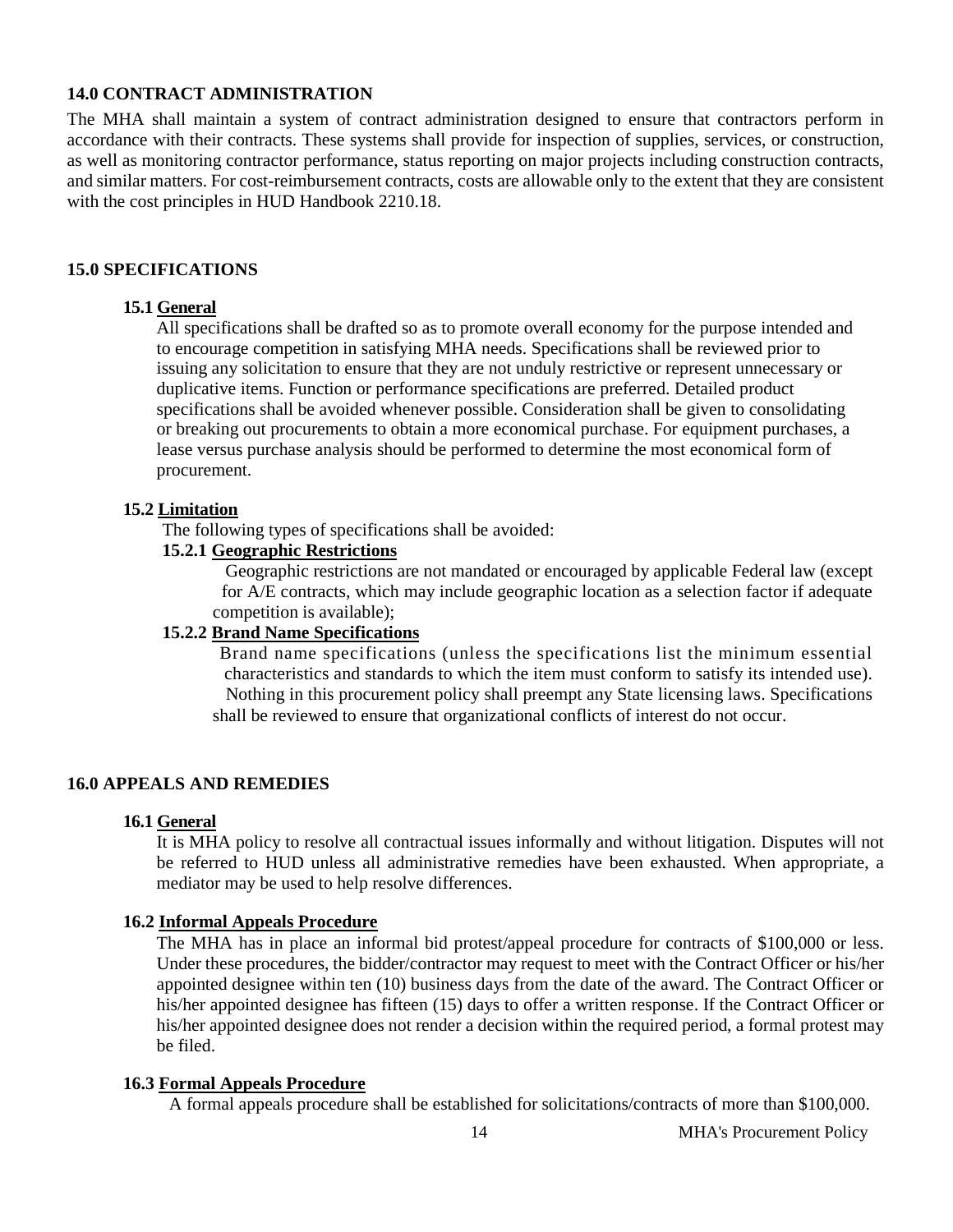#### **16.3.1 Bid Protest**

Any actual or prospective contractor may protest the solicitation or award of a contract for serious violations of the principles of this Policy. Any protest against a solicitation must be received before the due date for the receipt of bids or proposals, and any protest against the award of a contract must be received within ten (10) calendar days after the contractor receives notice of the contract award, or the protest will not be considered. All bid protests shall be in writing, submitted to the Contracting Officer or his/her appointed designee, who shall issue a written decision on the matter. The Contracting Officer or his/her appointed designee may, at his/her discretion, suspend the procurement pending resolution of the protest if the facts presented so warrant.

#### **16.3.2 Contractor Claims**

**All** claims by a contractor relating to performance of a contract shall be submitted in writing to the Contracting Officer or his/her appointed designee for a written decision. The contractor may request a conference on the claim. The Contracting Officer or his/her appointed designee decision shall inform the contractor of its appeal rights to the next higher level of authority in MHA. Contractor claims shall be governed by the Changes clause in the form HUD-5370.

#### **17.0 ASSISTANCE TO SMALL AND OTHER BUSINESSES**

#### **17.1 Required Efforts**

Consistent with Presidential Executive Orders 11625, 12138, and 12432. and Section 3 of the HUD Act of 1968, all feasible efforts shall be made to ensure that small and minority-owned businesses, women's business enterprises, and other individuals or firms located in or owned in substantial part by persons residing in the area of the MHA project are used when possible. Such efforts shall include, but shall not be limited to:

- 17.1.1 Including such firms, when qualified, on solicitation mailing lists;
- 17.1.2 Encouraging their participation through direct solicitation of bids or proposals whenever they are potential sources;
- 17.1.3 Dividing total requirements, when economically feasible, into smaller tasks or quantities to permit maximum participation by such firms;
- 17.1.4 Establishing delivery schedules, where the requirement permits, which encourage participation by such firms;
- 17.1.5 Using the services and assistance of the Small Business Administration, and the Minority Business Development Agency of the Department of Commerce;
- 17.1.6 Including in contracts, to the greatest extent feasible, a clause requiring contractors, to provide opportunities for training and employment for lower income residents of the project area and to award subcontracts for work in connection with the project to business concerns which provide opportunities to low-income residents, as described in 24 CFR Part 135 (so-called Section 3 businesses); and
- 17.1.7 Requiring prime contractors, when subcontracting is anticipated, to take the positive steps listed above. Goals shall be established periodically for participation by small businesses, minority-owned businesses, women-owned business enterprises, labor surplus area businesses and Section 3 business concerns in MHA prime contracts and subcontracting opportunities.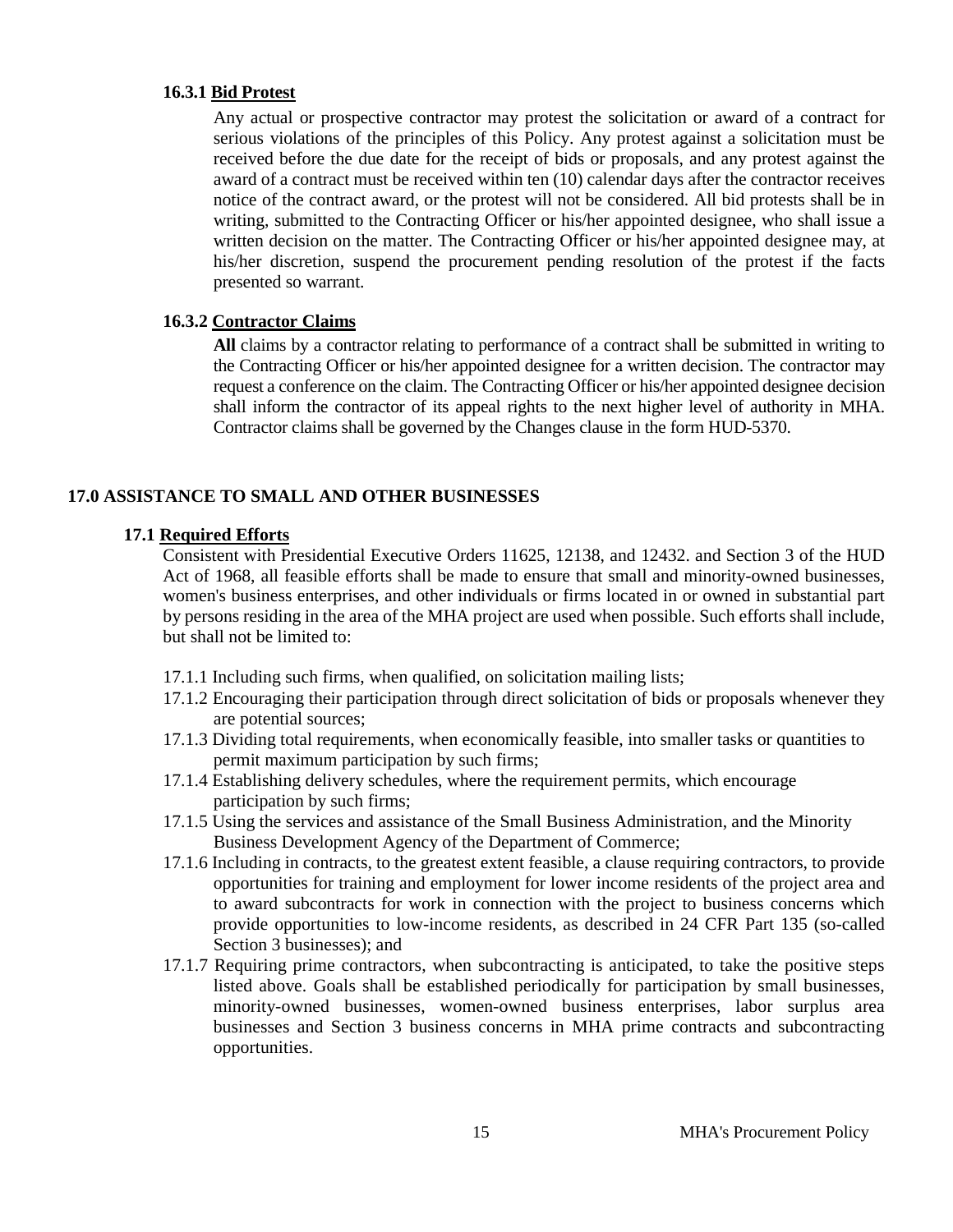#### **17.2 Definitions**

17.2.1 A small business:

A small business is defined as a business that is: independently owned; not dominant in its field of operation; and not an affiliate or subsidiary of a business dominant in its field of operation. The size standards in 13 CFR Part 121 should be used to determine business size.

17.2.2 A minority-owned business:

A minority-owned business is defined as a business which is at least 51% owned by one or more minority group members; or. in the case of a publicly-owned business, one in which at least 51% of its voting stock is owned by one or more minority group members, and whose management and daily business operations are controlled by one or more such individuals. Minority group members include, but are not limited to Black Americans, Hispanic Americans, Native Americans, Asian Pacific Americans, Asian Indian Americans. and Hasidic Jewish Americans.

17.2.3 A women's business enterprise:

A women's business enterprise is defined as a business that is at least 51% owned by a woman or women who are U.S. citizens and who control and operate the business.

17.2.4 A Section 3 business:

A Section 3 business concern is as defined under 24 CFR Part 135.

17.2.5 A labor surplus area business:

A labor surplus area business is defined as a business which, together with its immediate subcontractors, will incur more than 50% of the cost of performing the contract in an area of concentrated unemployment or underemployment, as defined by the Department of Labor (DOL) in 20 CFR Part 654, Subpart A, and in the list of labor surplus areas published by the Employment and Training Administration.

#### **18.0 BOARD APPROVAL OF PROCUREMENT ACTIONS**

The MHA Board of Commissioners approval is not required for procurement actions up to \$100,000.00; however, all procurement action above \$100,000.00 must be brought to the MHA Board of Commissioners for approval. It is the responsibility of the Contract Officer or his/her appointed designee to make sure that all procurement actions are conducted in accordance with the policies contained herein.

#### **19.0 DELEGATION OF CONTRACTING AUTHORITY**

The Executive Director is responsible for ensuring that the MHA's procurements comply with this Policy, the Executive Director may delegate all procurement authority as is necessary and appropriate to conduct the business of the Agency. Further, and in accordance with this delegation of authority, the Contract Officer or his/her appointed designee shall, where necessary, establish operational procedures (such as a procurement manual or standard operating procedures) to implement this Policy. The Executive Director shall also establish a system of sanctions (generally covered in the MHA Personnel Policy) for violations of the ethical standards described above, consistent with Federal, State, or local law.

#### **20.0 DOCUMENTATION**

The MHA must maintain records sufficient to detail the significant history of each procurement action. These records shall include, but shall not necessarily be limited to, the following:

- 20.1. Rationale for the method of procurement (if not self-evident);
- 20.2. Rationale of contract pricing arrangement (also if not self-evident);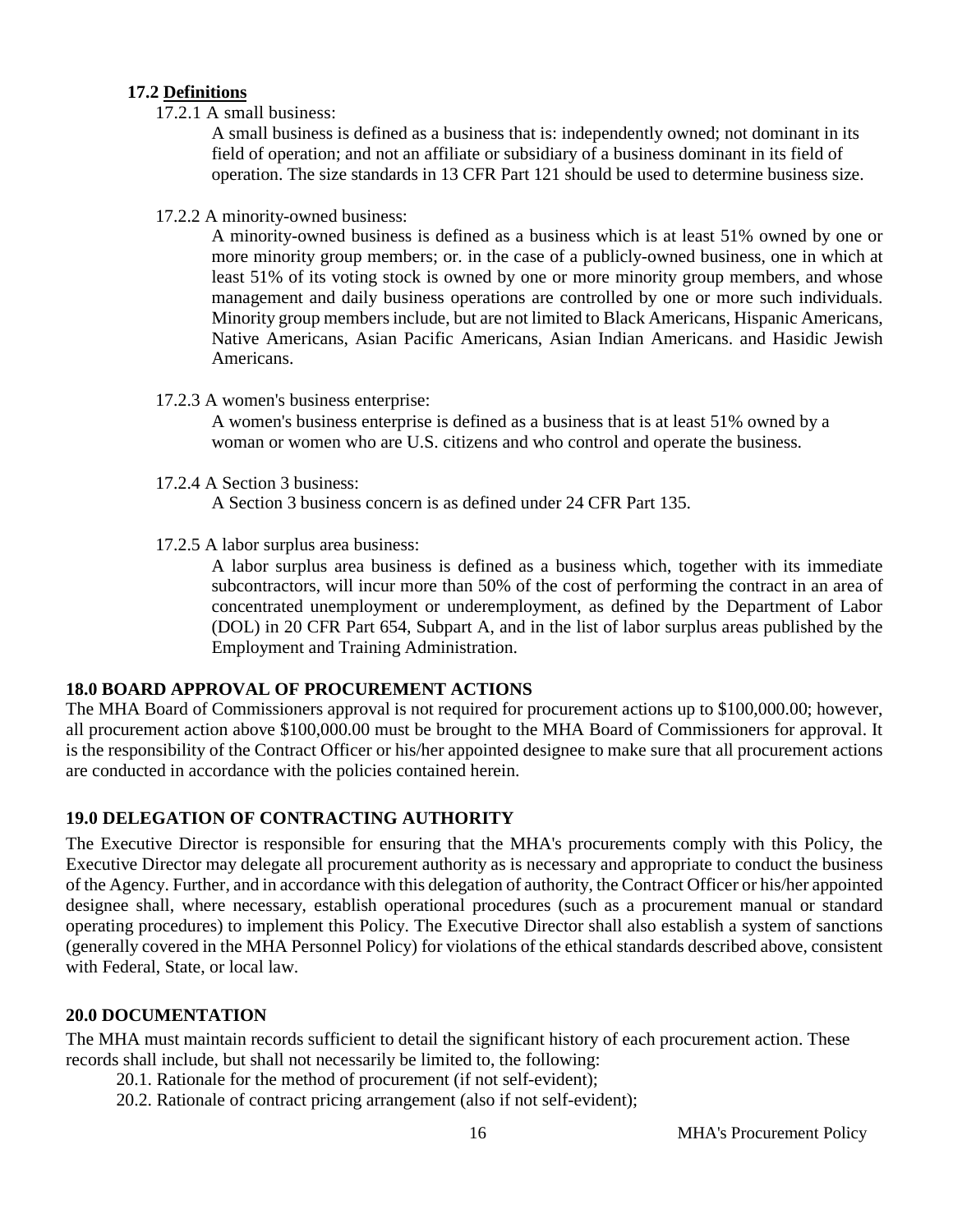- 20.3. Reason for accepting or rejecting the bids or offers;
- 20.4. Basis for the contract price;
- 20.5. A copy of the contract documents awarded or issued and signed by the Contracting Officer or his/her appointed designee;
- 20.6. Basis for contract modifications; and
- 20.7. Related contract administration actions.

The level of documentation should be commensurate with the value of the procurement. Records are to be retained for a period of three years after final payment and all matters pertaining to the contact are closed.

#### **21.0 FUNDING AVAILABILITY**

Before initiating any contract, the MHA shall ensure that there are sufficient funds available to cover the anticipated cost of the contract or modification.

#### **22.0 DISPOSITION OF PROPERTY**

- **22.1** Goods that have no real or scrap value shall be written off.
- **22.2** Goods, which have a value of up to \$500, shall be advertised and sold at fair market value, surplus shall be sold at a public sale, via internet based software (eBay, usell, etc.), and/or electronic bidding may be used to sale the goods.
- **22.3** Goods, which have become surplus obsolete or unusable and have current value of \$500.00 or more, shall not be sold or exchanged for less than their fair market value, surplus shall be sold at a public sale, via internet based software (eBay, usell, etc.), and/or electronic bidding may be used to sale the goods.
- **22.4** Property in the excess of the estimated fair value of \$1,000 shall be sold at public sale using an open bid process and/or electronic bidding. The award shall be made to the highest bidder.
- **22.5** The MHA shall maintain complete records relating to the disposition of all excess property.
- **22.6** Goods that can be written off, sold or traded must prior to disposition have Board approval.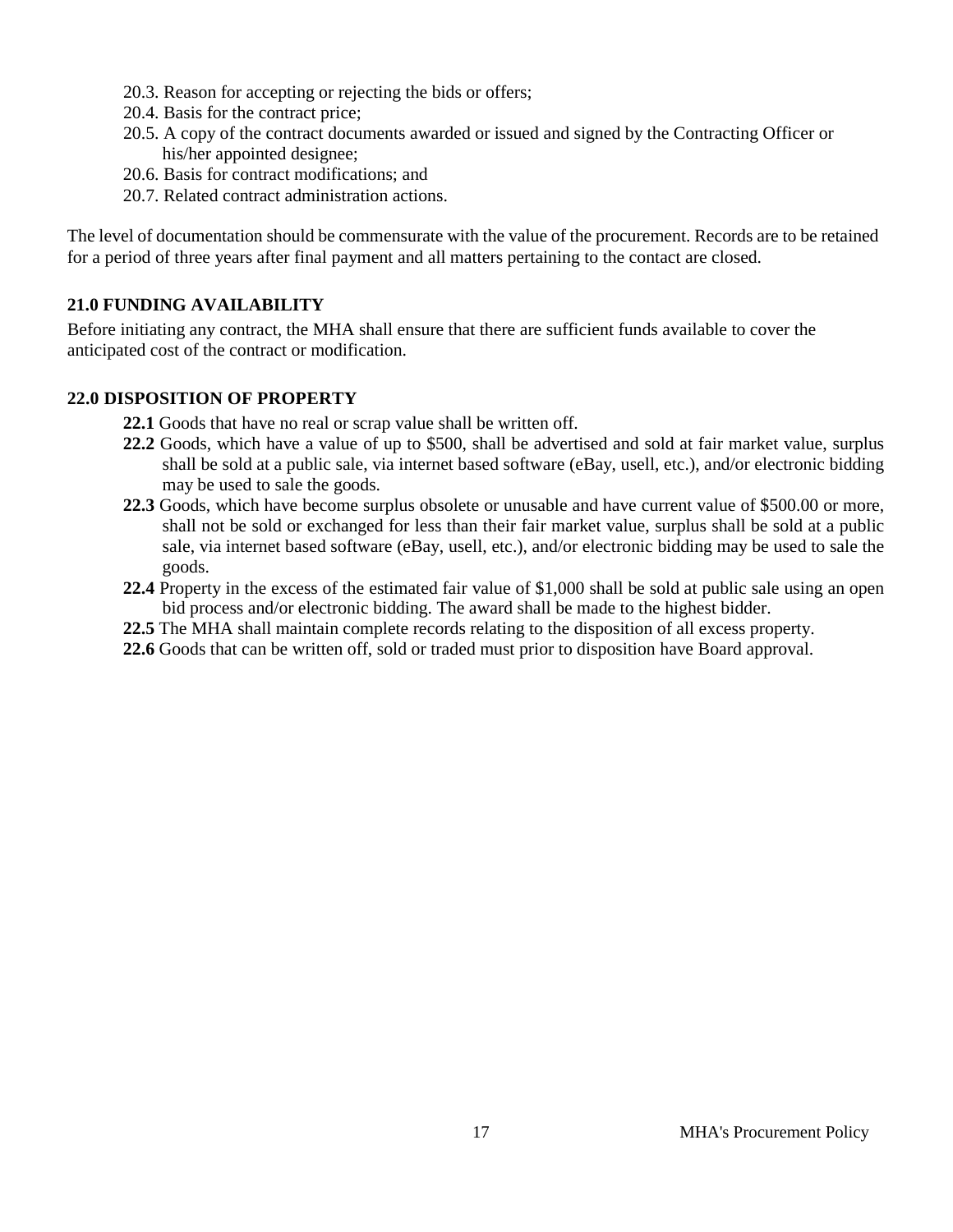#### **Glossary**

The following is a list of key procurement and contracting terms and definitions used throughout this policy.

- **1) Acceptance** —The act of an authorized representative of the PHA acknowledging that the supplies or services delivered to or received by the PHA conform to contract requirements.
- **2) Annual Contributions Contract (ACC)** —Entered into between HUD and the PHA, setting forth terms and conditions for the operation, modernization, and development of public housing. The current version of the ACC (form HUD-53012-A, 7/95) does not actually contain any specific language governing PHA procurement activity, but incorporates by reference regulations promulgated by HUD at Title 24 of the Code of Federal Regulations, as well as all applicable laws and executive orders, and regulations.
- **3) Amendment** —Written revision or clarification made to a solicitation.
- **4) Anti-competitive Practices** —Actions by potential contractors that improperly reduce or eliminate competition or restrain trade. Examples are: an agreement or understanding among competitors to restrain trade, such as submitting collusive bids or proposals, rotating low bids, follow-the-leader pricing, or sharing of the business. Competition may also be wrongfully discouraged by illicit business actions that have the effect of restraining trade, such as controlling the resale price of products or an improper collective refusal to bid (2 CFR Part 200).
- **5) Architect/Engineer** (A/E) —Person (or company) usually responsible for developing the plans and specifications of a building or development and, in some cases, supervising the construction effort.
- **6) Bid** —The price submitted by a bidder in the sealed bidding method of procurement.
- **7) Bidder's List** —General list of persons or firms who may be interested in contracting opportunities with the PHA. and in submitting bids in response to an Invitation for Bid.
- **8) Change Orders** —A unilateral or bilateral modification made to the contract by the Contracting Officer under the authority of the Contract's Changes clause. Only the specific changes permitted by the particular Changes clause may be made under a change order (e.g., modify the drawings, design, specifications, method of shipping or packaging, place of inspection, delivery, acceptance, or other such contractual requirement; see form HUD-5370). All change orders must be within the scope of the contract.
- **9) Changed Conditions** —Construction site or repair conditions that differ significantly from those indicated in the contract or from those ordinarily encountered in the performance of the specific type of work required by the contract.
- **10) Competitive Proposals** —Also called contracting by negotiation, a method of procurement using the solicitation, evaluation, and negotiation of proposals instead of sealed bids. The competitive proposal method is used for requirements exceeding the PHA's small purchase threshold when conditions are not appropriate for sealed bidding. (Note: Under the Qualifications-Based Selection method only, a Request for Qualifications (RFQ) is used in place of the RFP.)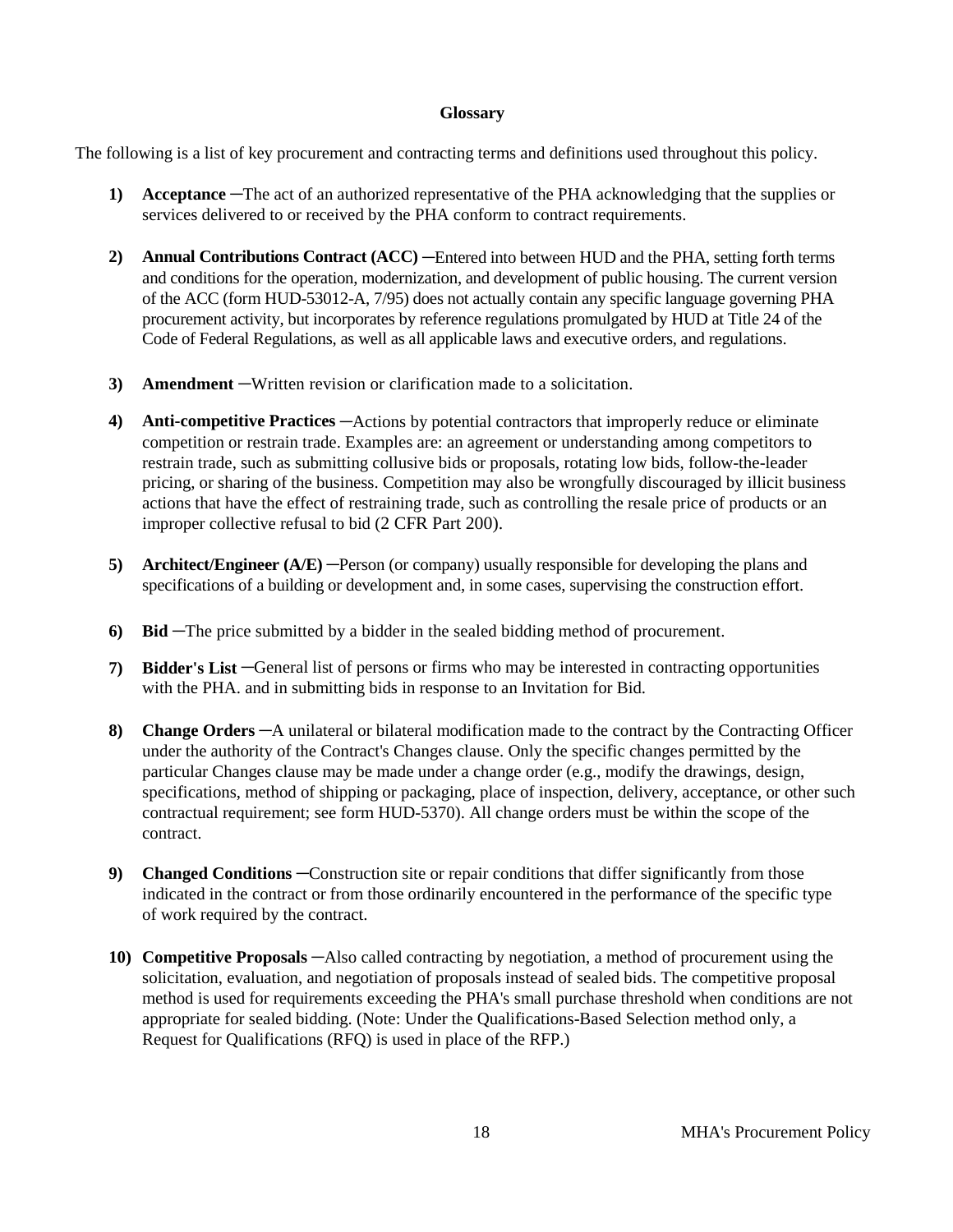- **11) Competitive Range —** Those proposals submitted in response to a RFP that, after technical evaluation by the PHA's selection panel and considering the proposed costs/prices. have a reasonable chance of being awarded the contract
- **12) Consortia —** These are a special kind of PHA consortium where two or more agencies join together to perform planning, reporting and other administrative functions, including, importantly, the joint preparation of a PHA Plan.
- **13) Contract —** A mutually binding legal relationship obligating the seller to furnish the supplies or services (including construction) and the PHA to pay for them. It includes all types of commitments that obligate an agency to an expenditure of funds and that, except as otherwise authorized, are in writing. In addition to bilateral instruments, contracts include: contract awards and notices of awards; job orders or task letters issued under basic ordering agreements, requirement contracts, or definite- or indefinitequantity contracts; letter contracts; orders, such as purchase orders, under which the contract becomes effective by written acceptance or performance; bilateral (two-party) contract modifications; and various cooperative and interagency agreements (as described elsewhere in this Policy).
- **14) Contracting Officer —** The Executive Director or an official authorized by the Executive Director to enter into and/or administer contracts and make related determinations and findings. For the purpose of this policy, the term includes any PHA employee designated and authorized to perform the duties of a Contracting Officer.
- **15) Contract Administration —** All the actions taken with regard to a contract after its award. Administration includes monitoring the contractor's performance to ensure compliance with the contract requirements, and terms and conditions.
- **16) Contract Modification —** Any written alteration to a contract executed by an authorized contracting officer.
- **17) Contractor —** An Offeror who is awarded a contract.
- **18) Contract Pricing Arrangements —** The arrangement, as reflected in the contract, for how the vendor will be paid for services. While there are two basic contract pricing arrangements — firm fixed-price and cost-reimbursement — there are multiple variations on these models, from indefinite quantity contracts (where the exact number of deliverable items is not known at the time of contract award but where minimum and maximum quantities are stated) to cost-plus fixed-fee (where costs are reimbursed, up to an estimated amount, plus a specified fee).
- **19) Cost-Reimbursement Contract —** The contractor is reimbursed for his/her allowable costs of performance up to a total estimated amount specified in the contract he contract may provide for the payment of a fee (i.e., a type of profit) in addition to costs.
- **20) Cure Notice —** A Notice delivered to a contractor informing him/her of a specific deficiency in performance and a directive to cure such condition within a set time frame.
- **21) Excusable Delay —** A failure to perform within the contract period that is beyond the control and without fault or negligence of the contractor, as determined by the Contracting Officer.
- **22) Federal Small Purchase Threshold —** The maximum dollar amount for individual small purchases. The threshold is currently set at \$150,000 (41 U.S.C. 403(11)). PHAs may establish lower thresholds.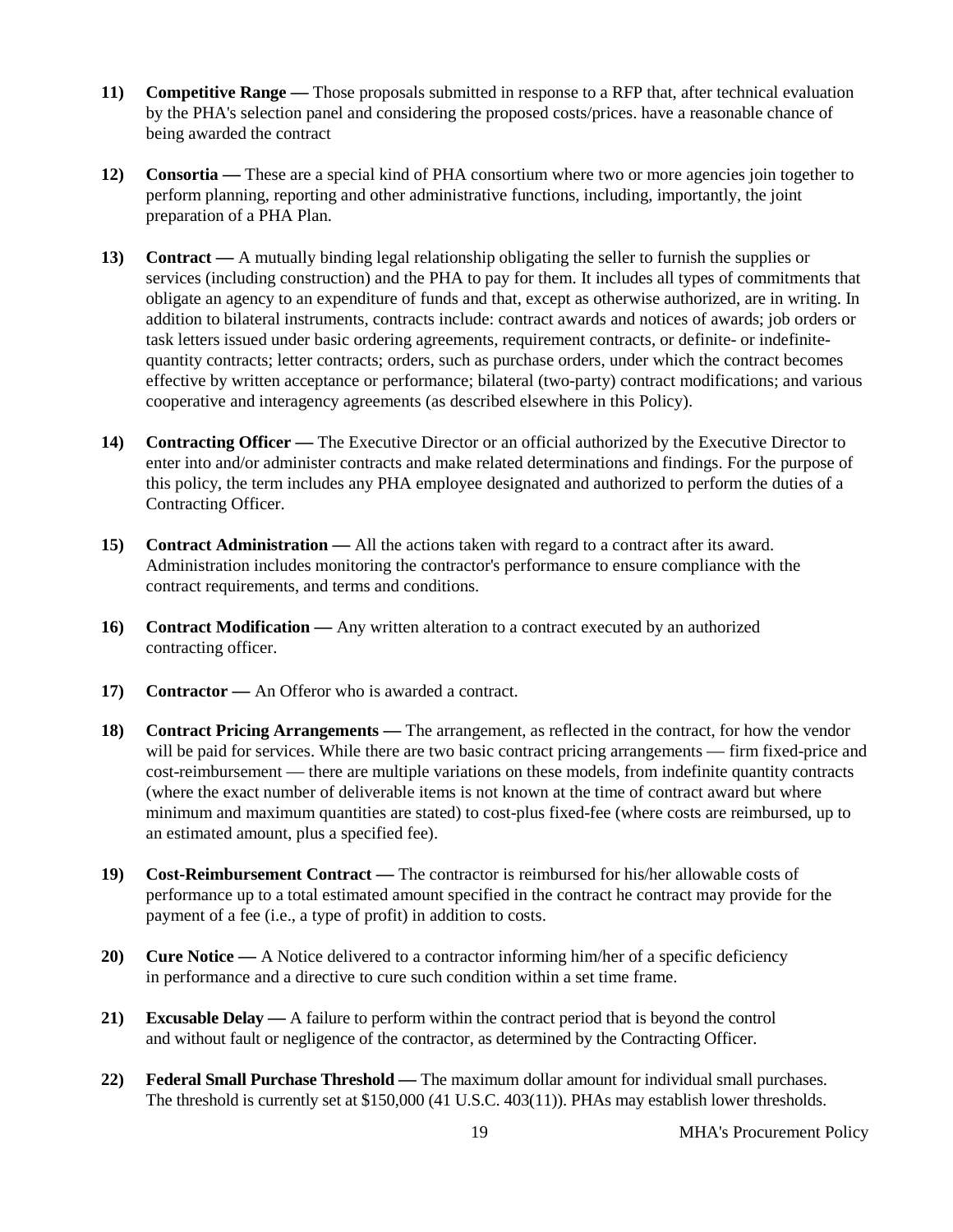- **23) Firm Fixed Price Contract -** The contractor is paid a firm fixed-price for all required work regardless of the contractor's actual costs of performance.
- **24) Independent Cost Estimate** (ICE) An estimate prepared by the PHA prior to obtaining offers. The degree of analysis will depend on the size and complexity of the purchase.
- **25) Inspection -** The examination and/or testing of supplies and services to determine conformance with the contract requirements.
- **26) Instrumentality -** Shall mean a subsidiary branch of the PHA through which functions or policies are implemented.
- **27) Intergovernmental or Interagency Agreement -** An agreement between a **PHA** and a Federal, State, or local government agency (including other PHAs) for the provision of supplies or services. In recent years, the terms Cooperative Agreement, Intergovernmental Agreement, Consortium Agreement, or Memorandum of Agreement have been used interchangeably and are treated the same for the purposes of this policy.
- **28) Internal Controls -** Safeguards that ensure contracting actions will be conducted in conformity with applicable Federal and State regulations and PHA policy.
- **29) Invitation for Bids (IFB) -** Solicitation type used under the sealed bidding method of procurement. This document explains the intended purchase and invites bids from potential contractors.
- **30) Joint Venture Partner -** This is a participant, other than a PHA, in a joint venture, partnership, or other business arrangement or contract for services with a PHA.
- **31) Level-of-Effort Contract -** Contract (usually cost-reimbursement) that specifies the number and type of person-hours that the contractor will use in performance of the contract requirements.
- **32) Major Change -** Modification to an existing contract that is beyond the general scope of the contract or a change to a substantive element of the contract that is so extensive that a new procurement should be used.
- **33) Micro Purchases -** Small purchases under \$10,000 (or lower threshold established by the **PHA).**
- **34) Negotiation -** Discussions with offerors in the competitive range regarding technical and/or price proposals when awarding a contract using the competitive proposals method of procurement or when issuing modifications to existing contracts or other required discussion with offerors for the other methods of procurement.
- **35) Noncompetitive Proposals -** Procurement through solicitation of a proposal from only one source, or after solicitation of a number of sources, competition is determined inadequate.
- **36) Offer -** A response to a solicitation (IFB or RFP) that, if accepted, would bind the offeror to perform the resultant contract. Responses to invitations for bids (sealed bidding) are offers called "bids" or "sealed bids", responses to requests for proposals (negotiation) are offers called proposals"; however, responses to requests for quotations (small purchases) are "quotations, not offers. Small purchases become binding contracts once the vendor accepts the order (e.g., by signature or substantial performance of the order). Offers submitted under the Qualifications-Based Selection (QBS)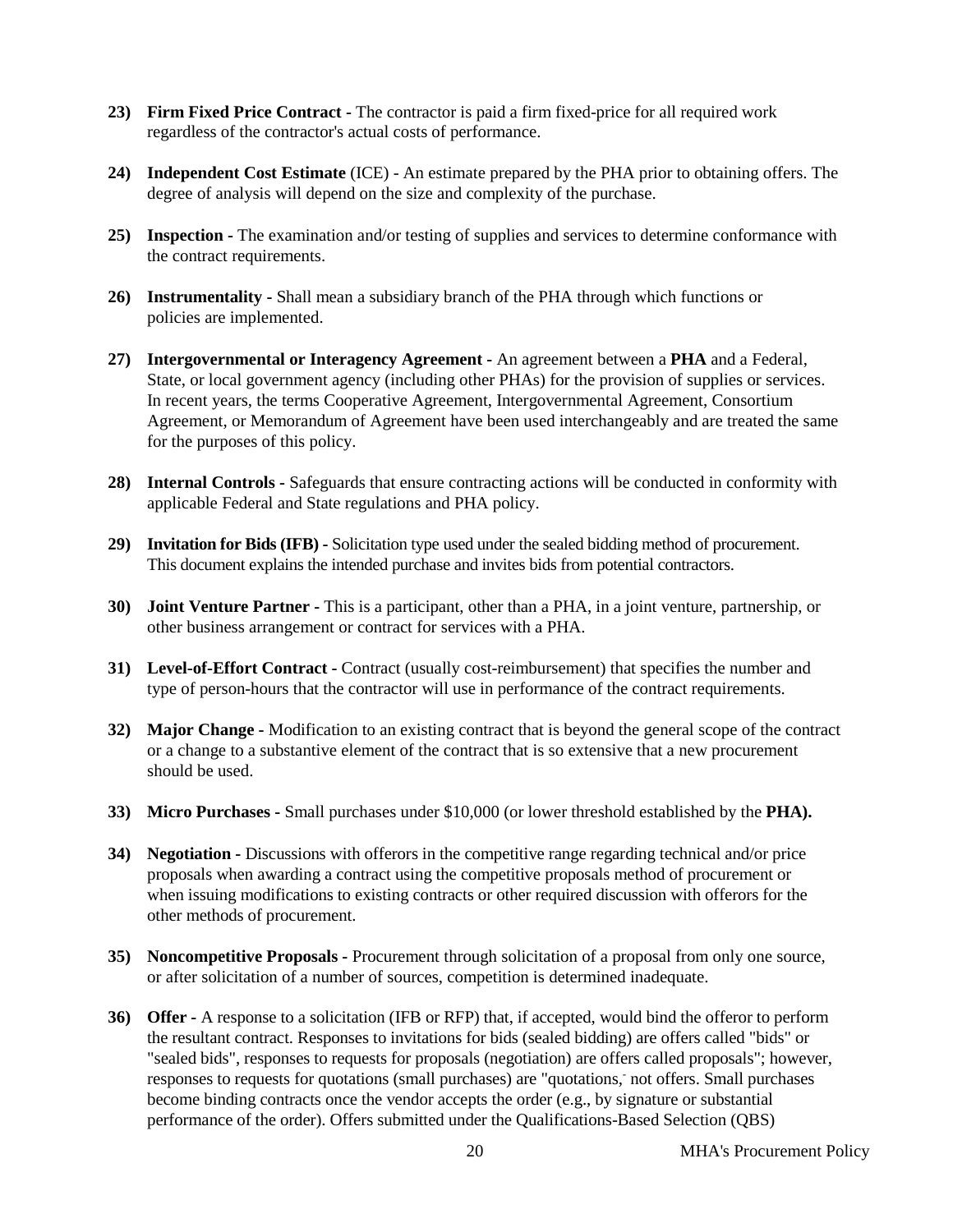method are called qualifications.

- **37) Offeror -** The general term for the entity that submits a response to a solicitation. For the purposes of this policy. offeror may be used interchangeably with bidder, proposer, or respondent.
- **38) Procurement —** The acquiring by purchase order or contract of supplies and services (including construction). When procuring a State will follow the same policies and procedures it uses for procurements from its non-Federal funds. The State will ensure that every purchase order or other contract includes any clauses required by Federal statutes and executive orders and their implementing regulations (2 CFR Part 200.317 through 200.326 ). Procurement begins at the point when agency needs are established and includes the description of requirements to satisfy agency needs, solicitation and selection of sources, award of contracts, contract financing, contract performance, contract administration, and those technical and management functions directly related to the process of fulfilling agency needs by contract.
- **39) Proposal —** The offer submitted by a potential contractor in the competitive proposals method of procurement.
- **40) Qualification Based Selection** (QBS) A form of procurement of architect-engineering (A/E) or development services by competitive proposals in which price is not requested in the QBS or used as an evaluation factor. Instead, technical qualifications only are reviewed and negotiations are conducted with the best-qualified firm. Only A/E services and development partners may be procured by this method.
- **41) Quotation —** The price or cost submitted by a vendor in the small purchase procedures method.
- **42) Request for Proposals** (RFP) Solicitation method used for competitive proposals. Proposal evaluation and contractor selection are based on the evaluation criteria and factors for award as stated in the RFP. Contract award is based on the best proposal responsive to the requirements of the statement of work resulting in the greatest benefit and best value to the PHA, which may not necessarily be primarily determined based on price.
- **43) Responsible Bidder —** A bidder who is able to comply with the required or proposed delivery or performance schedule; has a satisfactory performance record; has a satisfactory record of integrity and business ethics; has the necessary organization, experience, accounting and operational controls, and technical skills, or the ability to obtain them; has the necessary production, construction, and technical equipment and facilities, or the ability to obtain them; and is otherwise qualified and eligible to receive an award under applicable laws and regulations, including the fact that the bidder is not suspended, debarred or under a HUD-imposed Limited Denial of Participation.
- **44) Responsive Bid —** A bid that conforms substantially to the requirements in the Invitation for Bids **(IFB).**
- **45) Sanctions —** Measures that may be invoked by HUD to exclude or disqualify contractors, PHA staff or agents acting on behalf of a PHA from participation in HUD programs (such as limited denial of participation or debarment), or measures the PHA may take regarding employees, officers, agents, or others who violate the ethical standards of the policies of the PHA (such as dismissal, reassignment, removal from position, etc.). In the case of violations, HUD would exercise any available remedy under the ACC, federal regulations and statutes, and grant agreements, including the U.S. Housing Act of 1937 as amended, 2 CFR Part 200, and sections 17 and 19 of the ACC.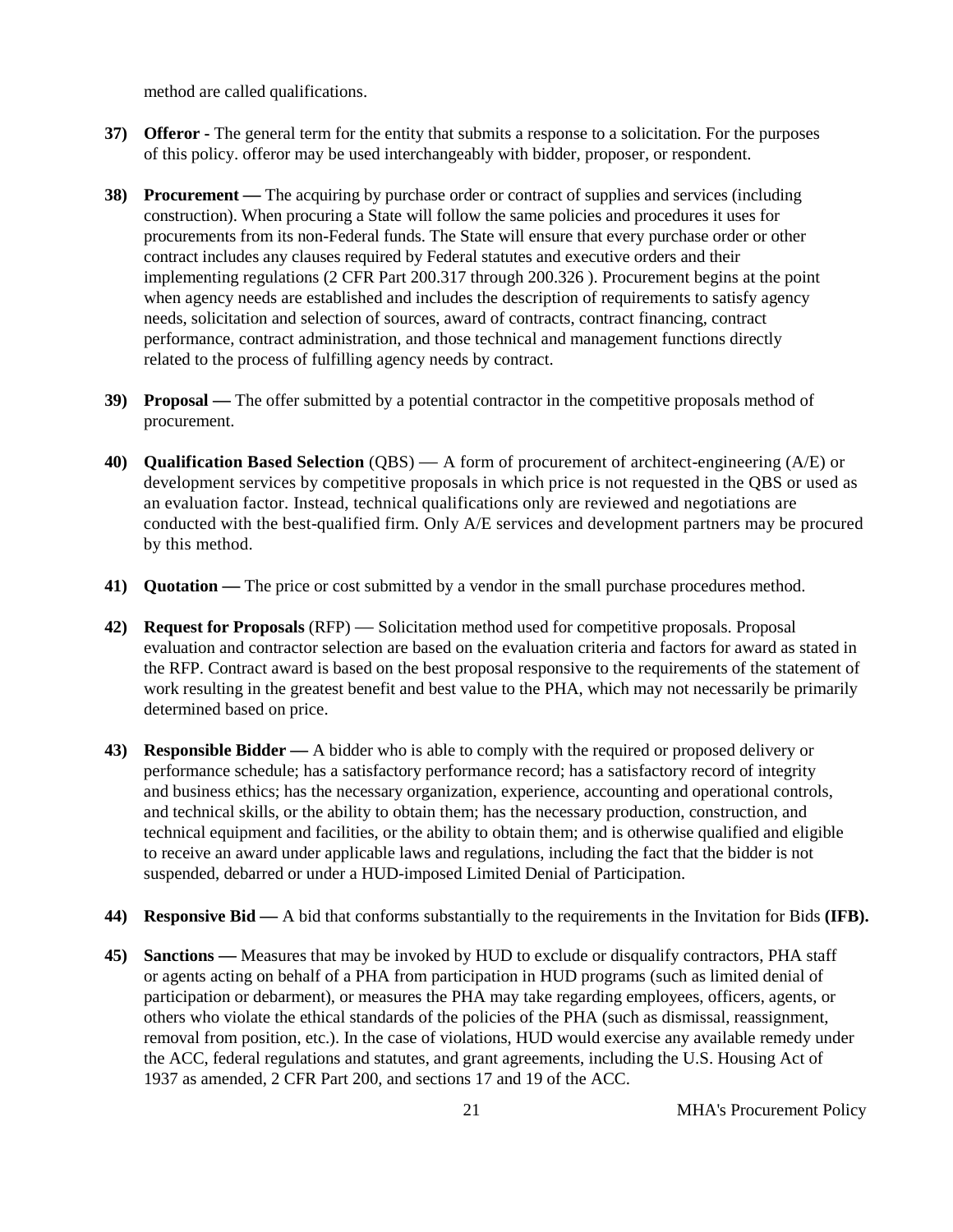- **46) Sealed Bidding —** A method of procurement inviting sealed bids. This method requires: specifications that are clear, accurate, and complete; a public bid opening; and evaluation of bids and award of the contract based on the lowest price submitted by a responsive and responsible contractor. Sealed bidding is the preferred method for construction (2 CFR 200.320 (c)).
- **47) Small Purchase Procedure —** A simplified method for acquiring supplies, materials, and services (including construction) that do not exceed the PHA's small purchase threshold. (The Federal threshold is \$100.000; PHAs are limited to this or a lower amount as specified in applicable State or local law or dictated by the PHA's Procurement Policy or imposed by HUD due to PHA's procurement performance.) (2 CFR Part 200.320(b) through (f)).
- **48) Small Purchase Threshold —** The per purchase dollar limit established by a PHA for small purchases. The threshold is set in the PHA's procurement policy. The threshold may not exceed the Federal small purchase threshold 2). Solicitation — The general term for the agency's request for offers from potential offerors. A solicitation package generally contains the proposed contract, including contract terms and conditions, instructions to potential offerors regarding the submission of an offer, and any other information needed to prepare an offer.
- **49) Solicitation Provisions —** The instructions provided to bidders/offerors included in solicitations. The provisions include such information as how to prepare an offer, bonding requirements, date and time for submission of offers, etc. Provisions required by HUD, as applicable, are included on forms HUD-5369, Instructions for Bidders and HUD-5369-A, B and C, Representations, Certifications, etc., and HUD-5369-B for solicitations above the federal small purchase threshold.
- **50) Specifications or Scope —** Description of the technical requirements of a contract.
- **51) Statement of Work** (SOW) Written description of work to be performed that establishes the standards sought for the supplies or services furnished under the contract; typically used for service contracts.
- **52) Subsidiary —** A type of operating entity created and operated by a PHA over which it has a controlling interest. It may be wholly owned or controlled by the PHA and may be a non-profit organization.
- **53) Supplemental Agreement —** A type of contract modification to which both parties agree.
- **54) Termination for Cause —** Termination of a contract on a unilateral basis when the contractor fails to perform, fails to make progress so as to endanger performance, or commits a default as specified in the contract.
- **55) <b>Termination for Convenience** Termination of a contract by the PHA on a unilateral basis when the product or service is no longer needed or when the PHA no longer needs or desires the supplies or services under contract or can no longer fund the procurement.
- **56) Termination Letter —** A document sent by the Contracting Officer notifying a defaulting contractor that the contract may be terminated for default unless the contractor can provide adequate justification for not terminating within a specified time period (usually **10** days).
- **57) Time Delay —** An interruption during which supplies are not delivered or services or work are not completed in accordance with the performance schedule stated in the contract.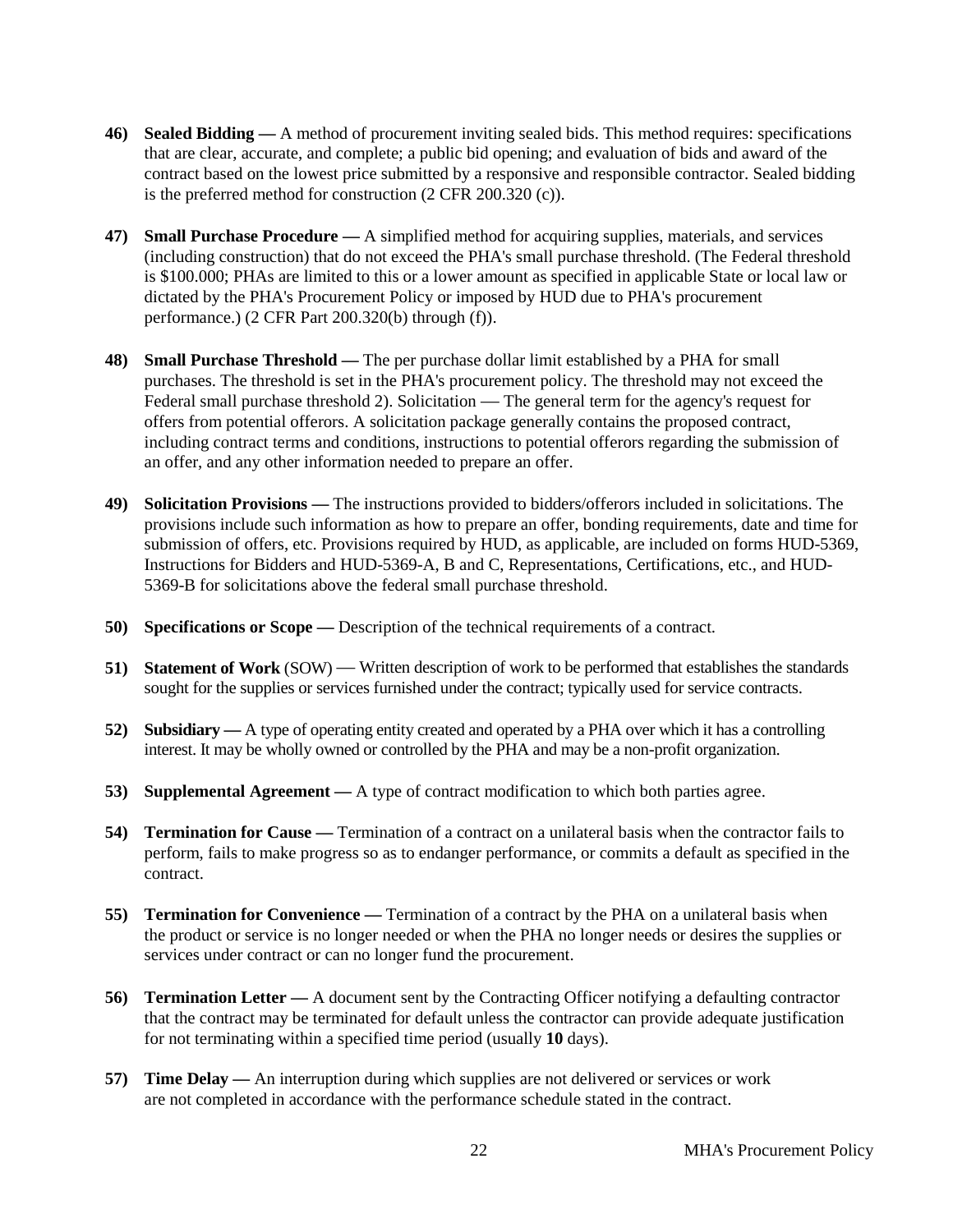- **58) Vendor The term often used for a contractor or supplier.**
- **59) Vendor List List of persons or firms who have expressed an interest in doing business with the Agency.**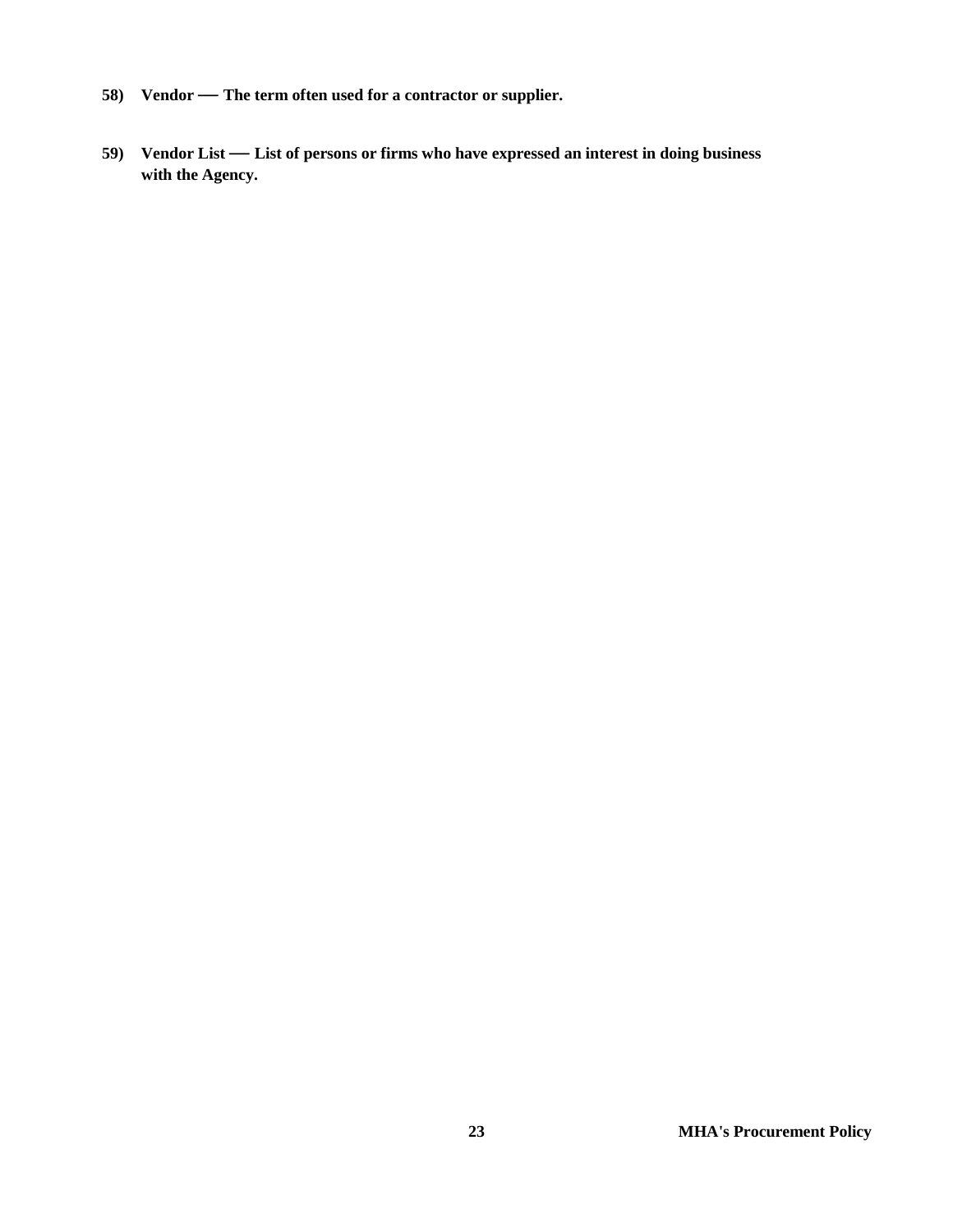#### **Attachment A**

#### **Montgomery Housing Authority 525 South Lawrence Street Montgomery, Alabama 36104**

#### **Procurement Authorization**

The following are the various levels of signature authorization needed to allow purchase to be completed.

| <b>Amount</b>                     | <b>Procurement</b><br><b>Method</b>                                                  | <b>Purchase</b><br>Order       | <b>Purchase</b><br><b>Signature</b><br><b>Authorizations</b>     | <b>Pre-Purchase</b><br><b>Authorization</b>              | <b>Work Completion/</b><br><b>Payment Release</b><br><b>Authorization</b>                              | <b>Payment</b><br><b>Signature</b><br><b>Authorization</b>         |
|-----------------------------------|--------------------------------------------------------------------------------------|--------------------------------|------------------------------------------------------------------|----------------------------------------------------------|--------------------------------------------------------------------------------------------------------|--------------------------------------------------------------------|
| 0.01<br>to<br>\$100.00            | Petty Cash                                                                           | No PO is required              | N/A                                                              | <b>Executive Director</b>                                | N/A                                                                                                    | N/A                                                                |
| \$0.01<br>to<br>\$10,000.00       | One quote                                                                            | PO#Required                    | Property Manager<br>Department Head<br><b>Executive Director</b> | Department Head<br>$\alpha$<br><b>Executive Director</b> | Property Manager<br>or<br>Department Head                                                              | Procurement/Contract<br>Administrator<br><b>Executive Director</b> |
| \$10,001.00<br>to<br>\$50,000.00  | Three quotes may<br>be obtained in<br>writing, emailed,<br>faxed or by sealed<br>bid | PO#Required<br>and<br>Contract | <b>Executive Director</b>                                        | <b>Executive Director</b>                                | Property Manager or<br>Department Head<br>Capitol Funds only<br>Director of Real Estate<br>Development | Procurement/Contract<br>Administrator<br><b>Executive Director</b> |
| \$50,001.00<br>to<br>\$100,000.00 | Must be procured<br>by sealed bid or<br>proposals                                    | Contract                       | <b>Executive Director</b>                                        | <b>Executive Director</b>                                | Property Manager or<br>Department Head<br>Capitol Funds only<br>Director of Real Estate<br>Development | <b>Executive Director</b>                                          |
| \$100,001.00<br>and up            | Must be procured by<br>sealed bid or<br>proposals                                    | Contract                       | <b>Executive Director</b>                                        | Board<br>of<br>Commissioners                             | <b>Executive Director</b>                                                                              | <b>Executive Director</b>                                          |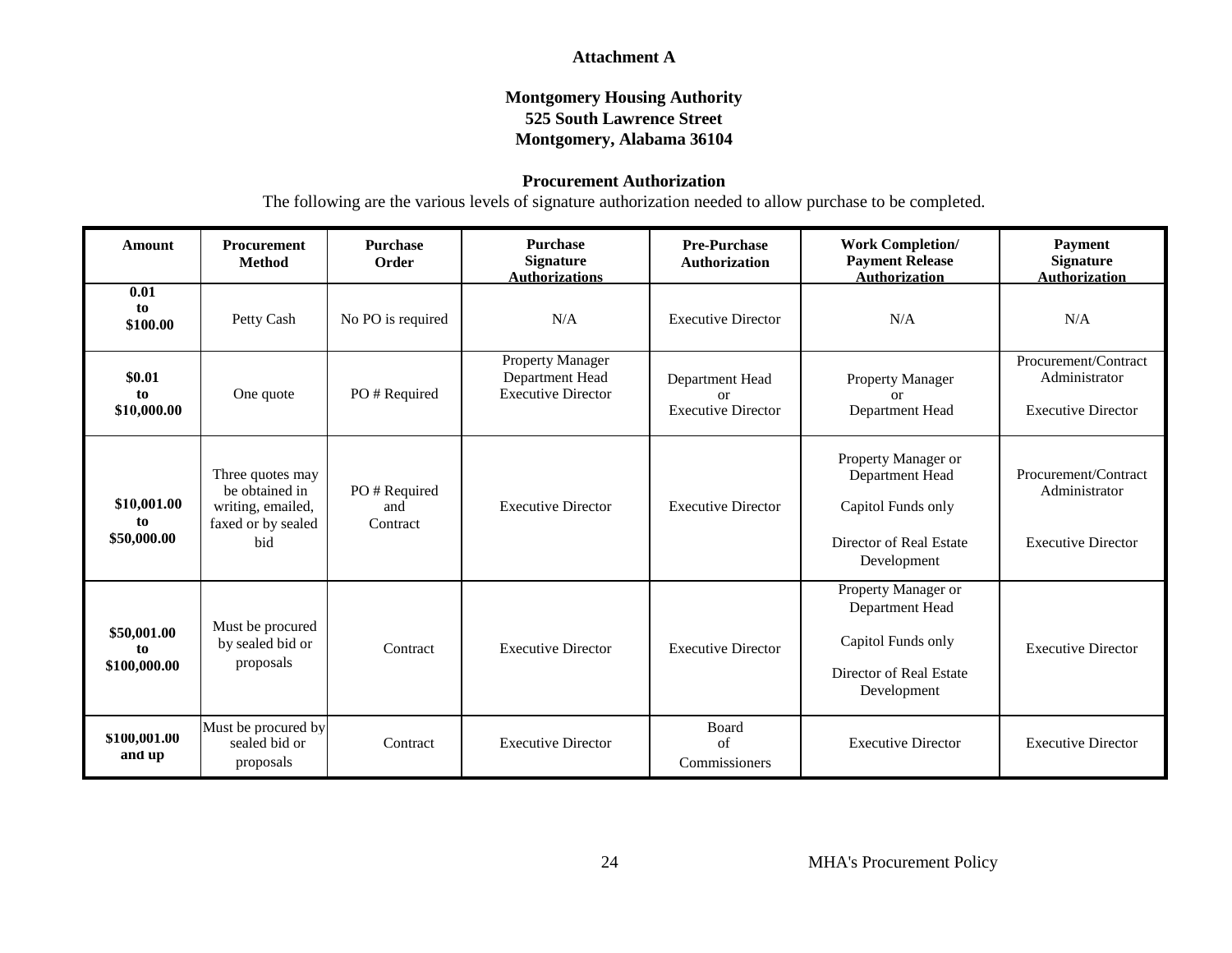#### **Attachment B**

#### **Purchase Tabulation Description of Product or Service**

|  | <b>Method of Procurement</b> |
|--|------------------------------|
|--|------------------------------|

## Q S P ❑ R F P ❑ R F Q ❑ I F B ❑ N o n - C o m p e t i t i v e P r o p o s a l s

| <b>Vendor Name/Phone Number</b> | <b>Contact Person</b>                                                                                                      | Date of<br><b>Request</b> | Date / Time of<br><b>Response or</b><br><b>Opening</b> | <b>Requirements</b><br>Met (Yes/No) | <b>Score</b> | <b>Price</b>         | Final<br><b>Rank</b> |
|---------------------------------|----------------------------------------------------------------------------------------------------------------------------|---------------------------|--------------------------------------------------------|-------------------------------------|--------------|----------------------|----------------------|
|                                 |                                                                                                                            |                           |                                                        |                                     |              |                      |                      |
| 2.                              |                                                                                                                            |                           |                                                        |                                     |              |                      |                      |
| 3.<br>И.                        |                                                                                                                            |                           |                                                        |                                     |              |                      |                      |
| 5.                              |                                                                                                                            |                           |                                                        |                                     |              |                      |                      |
| 6.                              |                                                                                                                            |                           |                                                        |                                     |              |                      |                      |
| 7.                              |                                                                                                                            |                           |                                                        |                                     |              |                      |                      |
| 8.                              |                                                                                                                            |                           |                                                        |                                     |              |                      |                      |
| <b>Employee Signature</b>       | This procurement done in accordance with the procurement policy and the results are as follows<br><b>Successful Vendor</b> |                           | <b>Date Notified</b>                                   | <b>Price</b>                        |              | <b>Final Ranking</b> |                      |

25 MHA's Procurement Policy

**Response Tabulati**